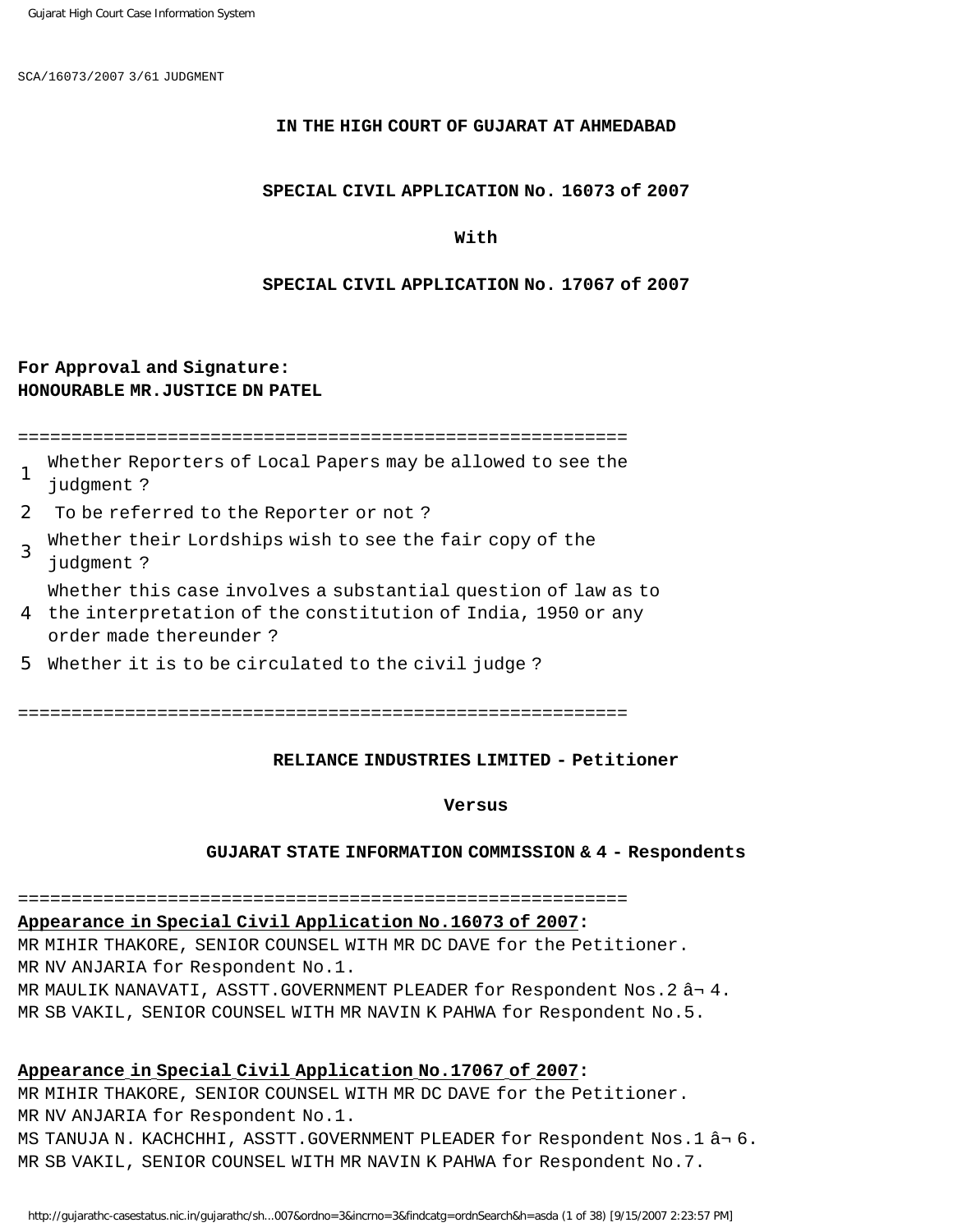=========================================================

**CORAM : HONOURABLE MR.JUSTICE DN PATEL**

**Date : 16/08/2007**

### **ORAL JUDGMENT**

**Rule**. Learned counsel for the respective parties waive service of notice of Rule on behalf of the respondents.

Important issues have been raised for the adjudication by this Court, under the Right to Information Act,2005, viz:-

[I] Whether the third party is entitled to get, written notice, of request of applicant (who is seeking information), so as :-

(i) to allow/ permit the third party to treat the information (relating to or supplied by the third party) as confidential, if so far not treated as confidential; and

(ii) to oppose the disclosure of such information i.e. information relating to or supplied by the third party and has been treated as confidential by the third party under Section 11(1) to be read with Section 7(7) of the Act,2005.

[II] Whether the third party is entitled to get an opportunity of personal hearing before disclosure of information relating to or supplied by the third party and has been treated as confidential by the third party under Section 11(1) to be read with Section 7(7) of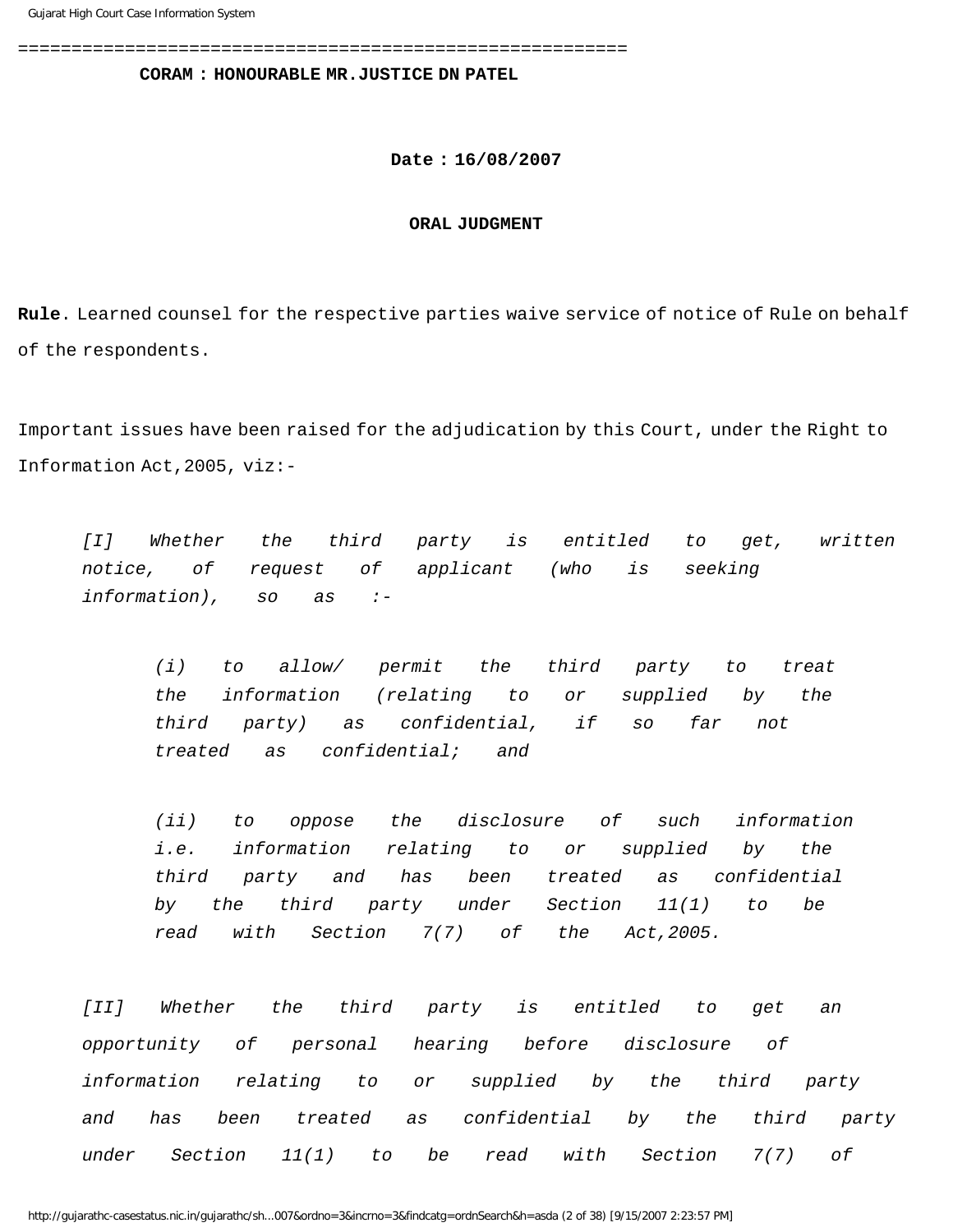the Act,2005.

[III] Whether Public Information Officer should pass speaking order when he discloses information relating to or supplied by the third party and has been treated as confidential by the third party?

[IV] What satisfaction must be arrived at prior to the information relating to or supplied by third party and has been treated as confidential by that third party is disclosed?

[V] As right of First Appeal as well as Second Appeal is given to third party under Section 19(2) and 19(3), Whether upon request by third party, Public Information Officer should stay his order, giving information about third party at least, till appeal period is over, as like air or smell, information once disclosed, it will spread over, without there being further restrictions, and evenif third party succeeds in First Appeal/Second Appeal, it cannot be gathered back or cannot be ordered to be returned.

The aforesaid petitions have been preferred seeking a writ of mandamus, or any other appropriate writ, order or direction for quashing and setting aside the order dated  $31^{st}$ January,2007 passed by respondent No.1 i.e. Gujarat State Information Commission (Annexure â¬SCâ¬ý to the memo of the petition) as well as the order dated 9th March,2007 passed by respondent No.2 i.e Labour Commissioner and Appellate Authority (Annexure â¬SFâ¬ý to the memo of the petition) under the Right to Information Act,2005 (hereinafter referred to as  $\hat{a}$ ¬Sthe Act,2005 $\hat{a}$ ¬ý) as well as the communication dated 9<sup>th</sup> March,2007 issued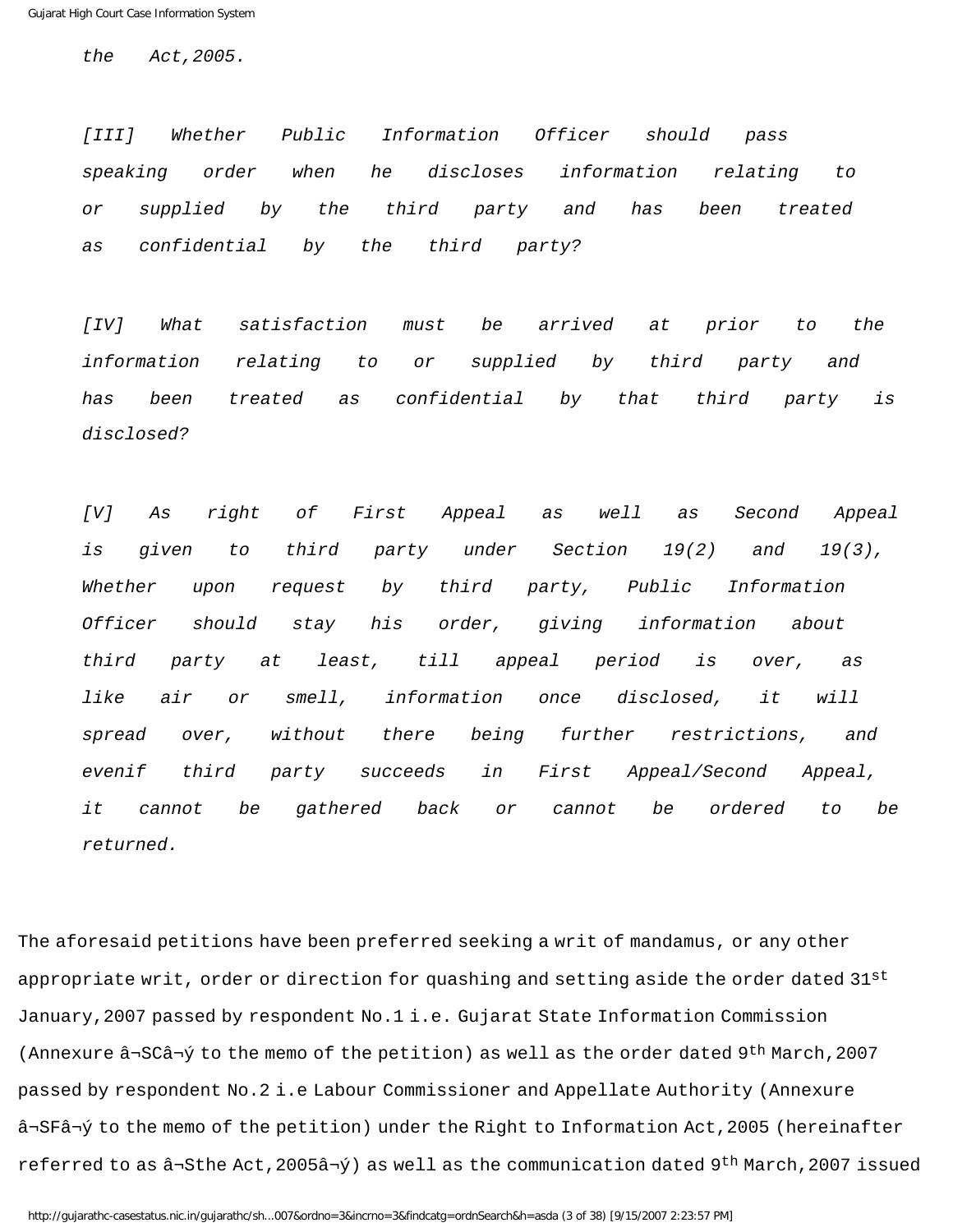by respondent No.4 i.e. Public Information Officer (Annexure â¬SGâ¬ý to the memo of the petition) and also for a writ, order or direction for commanding respondent Nos.1, 2 and 4 for recalling of information supplied to the original applicant â¬ Rasiklal Mardia and for a direction upon the original applicant â¬ Rasiklal Mardia, not to use such information for any purpose whatsoever and for a writ of prohibition or any other appropriate writ, order or direction restraining the respondent authorities from further proceedings with the complaint of the original applicant i.e. Rasiklal Mardia under Section 18 of the Act,2005 being Complaint No.541/06-07 and for a writ of mandamus or any other appropriate writ, order or direction commanding respondent Nos.1 to 6 in Special Civil Application No.17076 of 2007 not entertaining any application or proceeding at the instance of Mr.Rasiklal S. Mardia under the provisions of the Act,2005, so far as it is pertaining to the petitioner and its group companies.

## **2. Summarized Facts of the case:**

**2.1** Several applications (as per arguments of learned Senior Counsel for the petitioner, there are about 55 applications by now) have been preferred by the original applicant i.e. Rasiklal S. Mardia for getting information about the petitioner and its group Companies. One such application is dated  $25<sup>th</sup>$  July, 2006, which was preferred by the said applicant under Section 6 of the Act, 2005 to respondent No.3, who transferred the said application to the respondent No.4 on 29<sup>th</sup> August, 2006. He also preferred an application to respondent No.2 (first Appellate Authority) on 21<sup>st</sup> August,2006. Meanwhile, respondent No.3 wrote a letter dated 29<sup>th</sup> August, 2006 to the original applicant that he may contact respondent No. 4 for getting information and his application dated 25<sup>th</sup> July, 2006 has been transferred to respondent No.4. Therefore, he preferred an application in the form of Complaint under Section 18 of the Act,2005 to respondent No.1, which is second Appellate Authority. Respondent No.1 (Second Appellate Authority) remanded the case to respondent No.2, (who is first Appellate Authority) vide order dated 31st January,2007, wherein this respondent No.1 has already conveyed that whatever information demanded is to be given and, therefore, respondent No.2 has also directed Public Information Officer at Jamnagar that whatever information is demanded ought to be given. Thus, order dated 31st January, 2007 was followed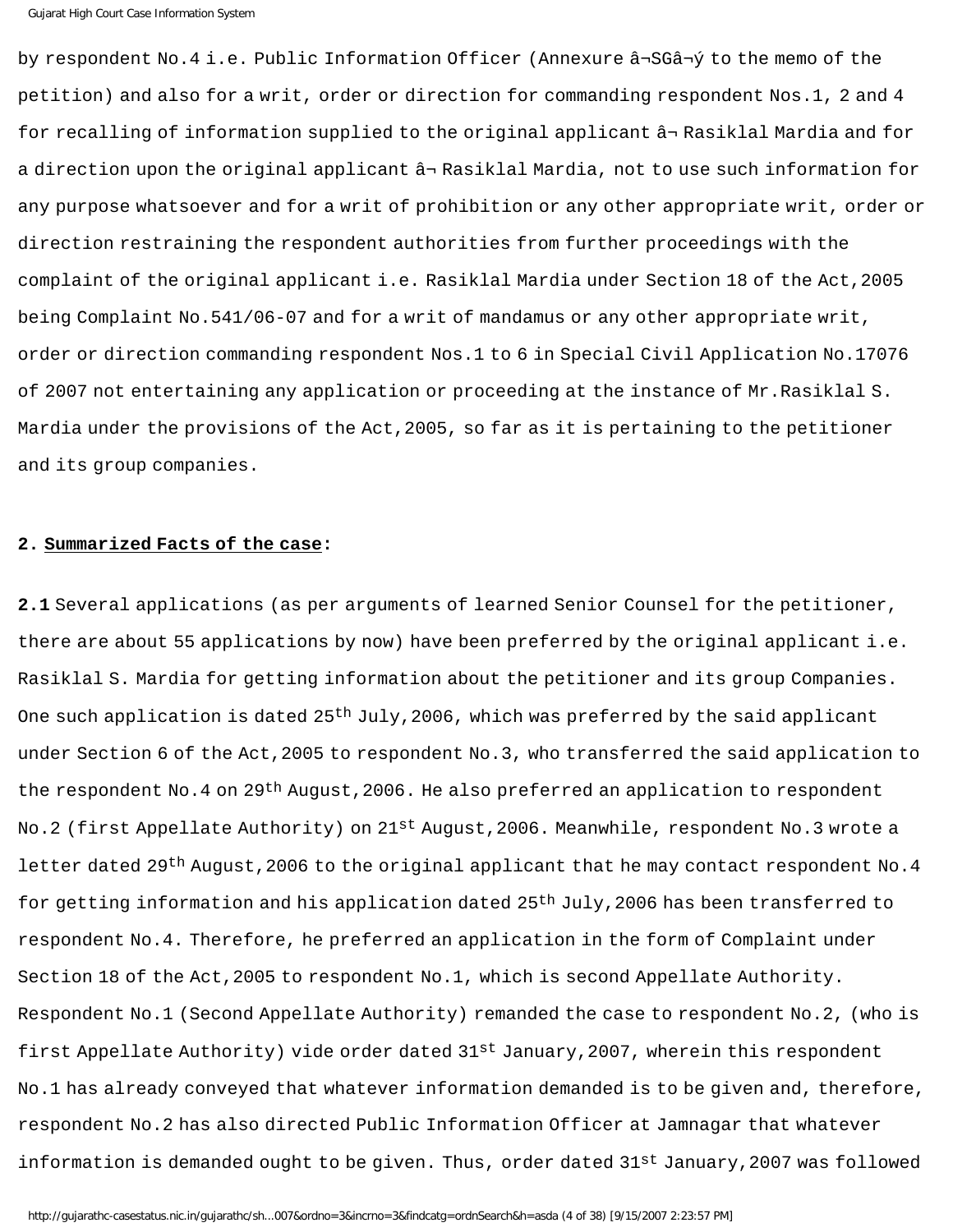scrupulously by respondent No.2 and, thereafter by respondent No.1. Order was passed on 9<sup>th</sup> March,2007 by respondent No.2, who is sitting at Ahmedabad and direction was given to Public Information Officer, who is stationed at Jamnagar. Whatever information was sought for by the original applicant was supplied by Public Information Officer, Jamnagar (which is at distance approximately 350 kms.) on the very same day i.e. on 9<sup>th</sup> March, 2007. Thus, order passed by respondent no.1 dated  $31^{st}$  January, 2007 is under challenge as well as order passed on 9th March,2007 passed by respondent No.1, Ahmedabad is also under challenge and information supplied by Public Information Officer, Jamnagar on 9th March,2007 to the original applicant is also under challenge, which are at Annexure â¬SCâ¬ý, â¬SFâ¬ý and â¬SGâ¬ý respectively to the memo of the petitions.

**2.2** Informations demanded by the original applicant i.e. Rasiklal Mardia (in Special Civil Application No.16073 of 2007), are as under:

> â¬S(1) You have recommended for Sales Tax exemption as per Government Policy for **Reliance Petrochemicals Ltd.** and your Department has confirmed that they have complied with terms and conditions of the Govt. as to local employment etc. Please provide complete copy, verification report done to the labourers working there with proof whatever is available with you and whether genuinely local people are employed is verified or not.

(2) Any complaint received by you that they have not complied with the local people and false certificate is issued by your office. If yes copies of all the correspondence and copy of compliance received by you.

(3) Year wise inspection done by your Dept. and confirmation that local people are continuously checked, confirmed their eligibility for sales tax exemption benefits and other benefits given to them for putting up the industry.

(4) If they have not complied with the terms & conditions whatever action has been initiated by your Dept. and the recommendations made by your Dept. for action to be taken against the company for not complying with terms & conditions, entire copy of the correspondence and present status.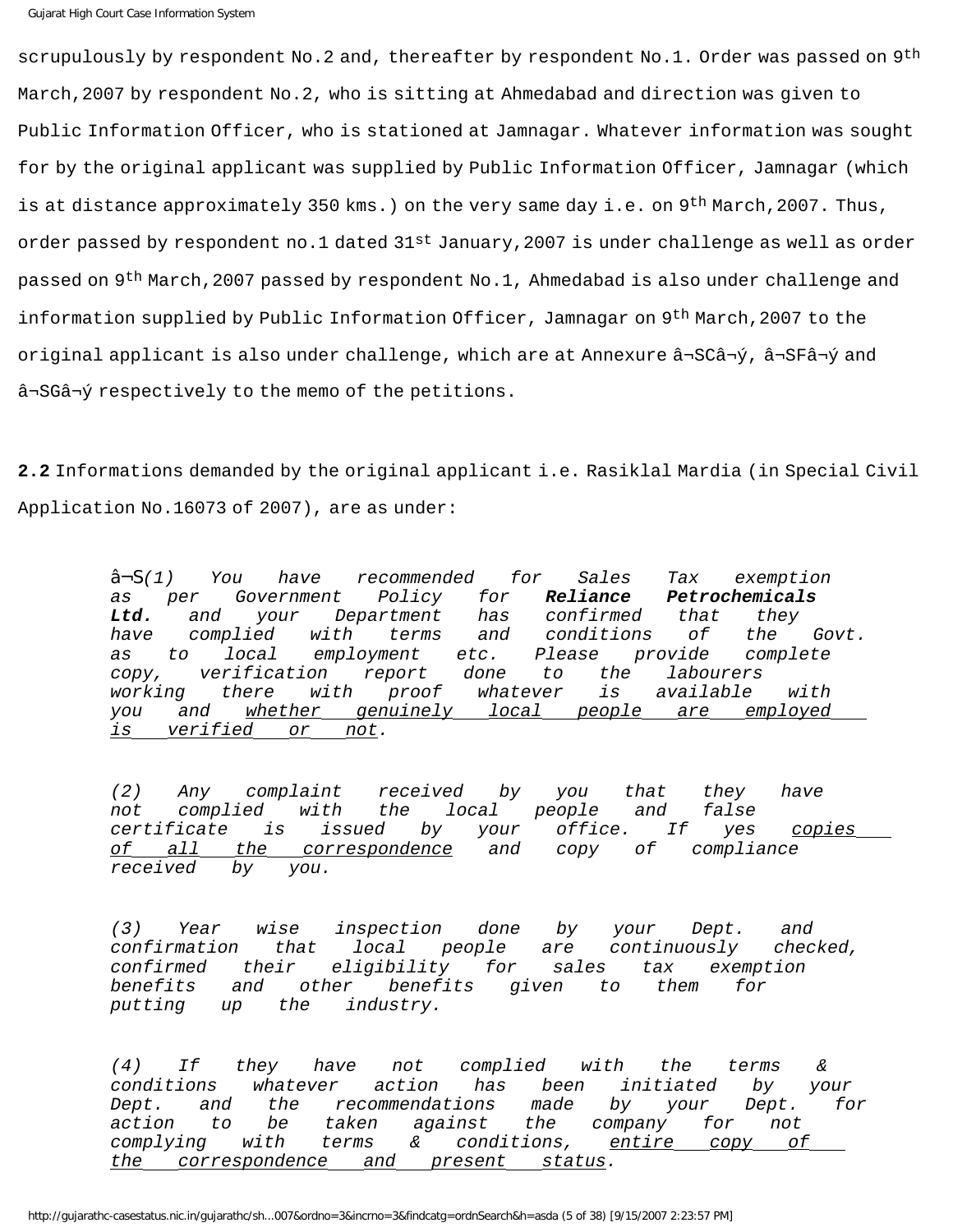(5) Several people died during the time of construction of Refinery. Status of that and copy confirming how many people died, action initiated by your Dept. and the present status of the cases and copy of the case papers.â¬ý (Emphasis supplied)

Thus, the aforesaid informations were demanded by the original applicant i.e. Rasiklal Mardia. These informations were pertaining to the petitioner Company and its group Companies.

**2.3** It also appears from the facts of the case that never any of the authorities have given any notice nor the petitioner was heard before supplying the information relating to the petitioner. It is averred by the petitioner that there is business/commercial rivalry by the original applicant â¬ Rasiklal Mardia with the petitioner Company. This allegation is substantiated by further affidavit filed by the petitioner. Reference of Civil Suit No.1431 of 2003 and Civil Suit No.3189 of 2002 has been given. These Suits are filed by the original applicant- Rasiklal Mardia [the applicant, who has applied for getting information under Section 6 of the Act,2005, who is referred hereinafter as â¬S**the original applicant**â¬ý] for damages against ICICI Bank and in para 6(A) and 7 in the respective plaints, reference of petitioner company is also referred for pointing out commercial / business rivalry between the original applicant and the third party (petitioner).

**2.4** It is also brought on record by way of further affidavit filed by the petitioner that the applicant is a defaulter and more than one dozen criminal cases have been filed by **Union of India** through Rabi Barua â¬ Officer, Serious Fraud and Investigation Office, Ministry of Company Affairs, New Delhi (in short â¬SSFIOâ¬ý) for various offence viz. for improper calculation of depreciation and signing false annual accounts, for failure to maintain liquid assets and for failure to repay the matured deposit amounts. Details of these one dozen offences are annexed at Annexure â¬SJâ¬ý to the affidavit filed by the petitioner on 25th July,2006.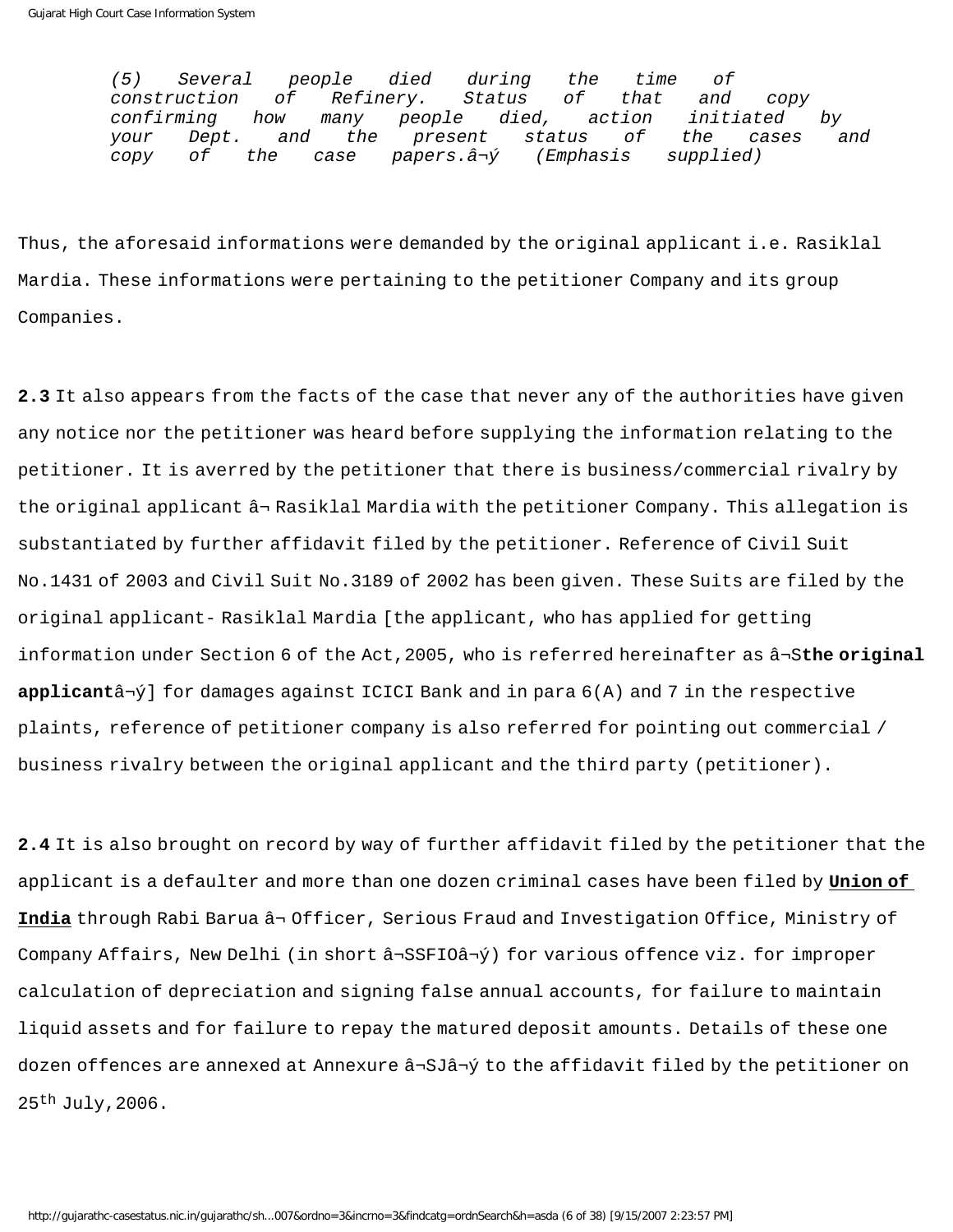```
Gujarat High Court Case Information System
```
**2.5** Total 32 applications were preferred for getting information about the petitioner and its group companies and during the course of arguments, this figure increased upto 55 in numbers. In this background, these petitions have been preferred alleging violation of principles of natural justice by the respondent authorities and the information is obtained by the original applicant, who is having commercial rivalry with the petitioner.

### **3. Contentions advanced by Learned Senior Counsel for the petitioners :**

It is submitted by learned Senior Counsel Mr.Mihir Thakore with Mr. Dhaval Dave for the petitioners that there is commercial rivalry by the original applicant with the petitioner and its group companies and the Suits have been filed by him as stated hereinabove. There is a reference of the petitioner company in the plaints of the Suits. The applicant is a defaulter and several criminal complaints have been filed against him by Union of India. Therefore, no such application may be entertained by the respondent authorities, at the instance of Mr.Rasiklal S. Mardia under the provisions of the Act,2005, so far as it is pertaining to the petitioner and its group companies. No opportunity of making a representation or written notice was given by the respondent authorities as required under Section 11(1) of the Act,2005 and no representation was considered by the Public Information Officer as per Section 7(7) of the Act,2005. No opportunity of personal hearing was afforded by the respondent authorities. Therefore, orders passed by respondent authorities are unilateral/arbitrary and violative of Article 14 of the Constitution of India. It is also submitted that as per Section 11(1) of the Act,2005, a written notice ought to be given to the petitioner to make a representation to the Public Information Officer, which was never given. The petitioner is a third party as defined under Section 2 (n) of the Act,2005 and, therefore, the petitioner was required to be heard by the respondent authorities before imparting information relating to the petitioner and its group Companies. It is contended by learned counsel for the petitioners that no reasons were given by the concerned respondent authority before supplying the information relating to the petitioner. Totally non-speaking orders have been passed. While passing order, reasons are required, if the information is supplied about the third party, under Section 7 (1) of the Act,2005. The said order is an appealable order under Section 19(1) of the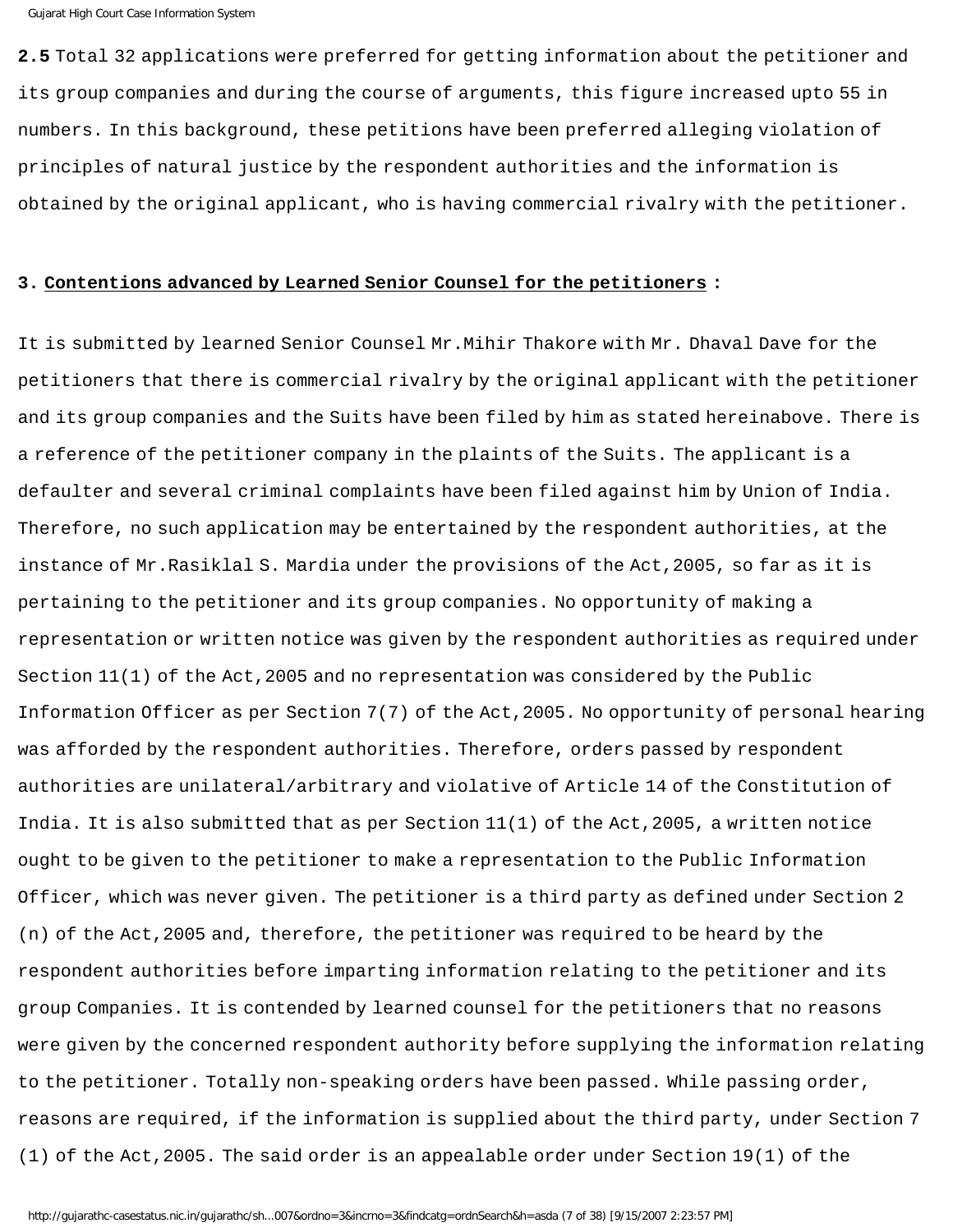Act, 2005. As per Section 11(2), even third party can prefer an application. Public Information Officer is a quasi judicial authority. It has also been contended by learned counsel for the petitioners that the words under Section 11(1) â¬S............. **has been treated as confidential by that third party** ......â¬ý means, before imparting the information, a third party can treat the information (sought for by the original applicant) relating to third party or supplied by third party, as confidential. In the facts of the present case, a letter was written by the petitioners dated 18th May,2007 (Annexure â¬SAâ¬ý to Civil Application No.17067 of 2007) that information asked by the original applicant - Rasiklal S. Mardia about the petitioner and its group company is treated as confidential by the third party and request was also made to give an opportunity of being heard, to the petitioner, before disclosure of the information. A reply was given by Public Information Officer, on 30<sup>th</sup> May, 2007 that the information asked by the original applicant was not pertaining to the petitioner and, therefore, there is no need to give an opportunity of being heard to the petitioner. It is also stated by learned counsel for the petitioners that several applications were given to the concerned respondent authorities i.e. Principal Secretary, Industry and Mines Department as well as to the Chief Secretary, Government of Gujarat about the information relating to the petitioner, under the Right to Information Act, which was asked by Rasiklal Mardia, with a prayer that no such information should be given to Rasiklal Mardia about the petitioner and its group Companies, without giving an opportunity of being heard to the petitioner as contemplated under Section 11 of the Act,2005. A detailed list of such applications preferred by the original applicant is given along with Special Civil Application No.17067 of 2007, especially at Annexure â¬SIâ¬ý to the memo of the petition. It is contended by learned counsel for the petitioners that when arguments were over, the figure has crossed 55 in numbers. Thus, Rasiklal Mardia, because of commercial rivalry has applied under Section 6 of the Act,2005 for the information relating to the petitioner and its group Companies, which cannot be given to the original applicant, in breach of the provisions of the Act,2005. It is also vehemently submitted by learned counsel for the petitioners that the manner in which respondent No.1 has decided the matter vide order dated  $31^{st}$  January, 2007 requires to be scrutinized accurately. It appears that without any appeal preferred before Second Appellate Authority, respondent No.1 remanded the matter to respondent No.2, who is first Appellate Authority, with a clear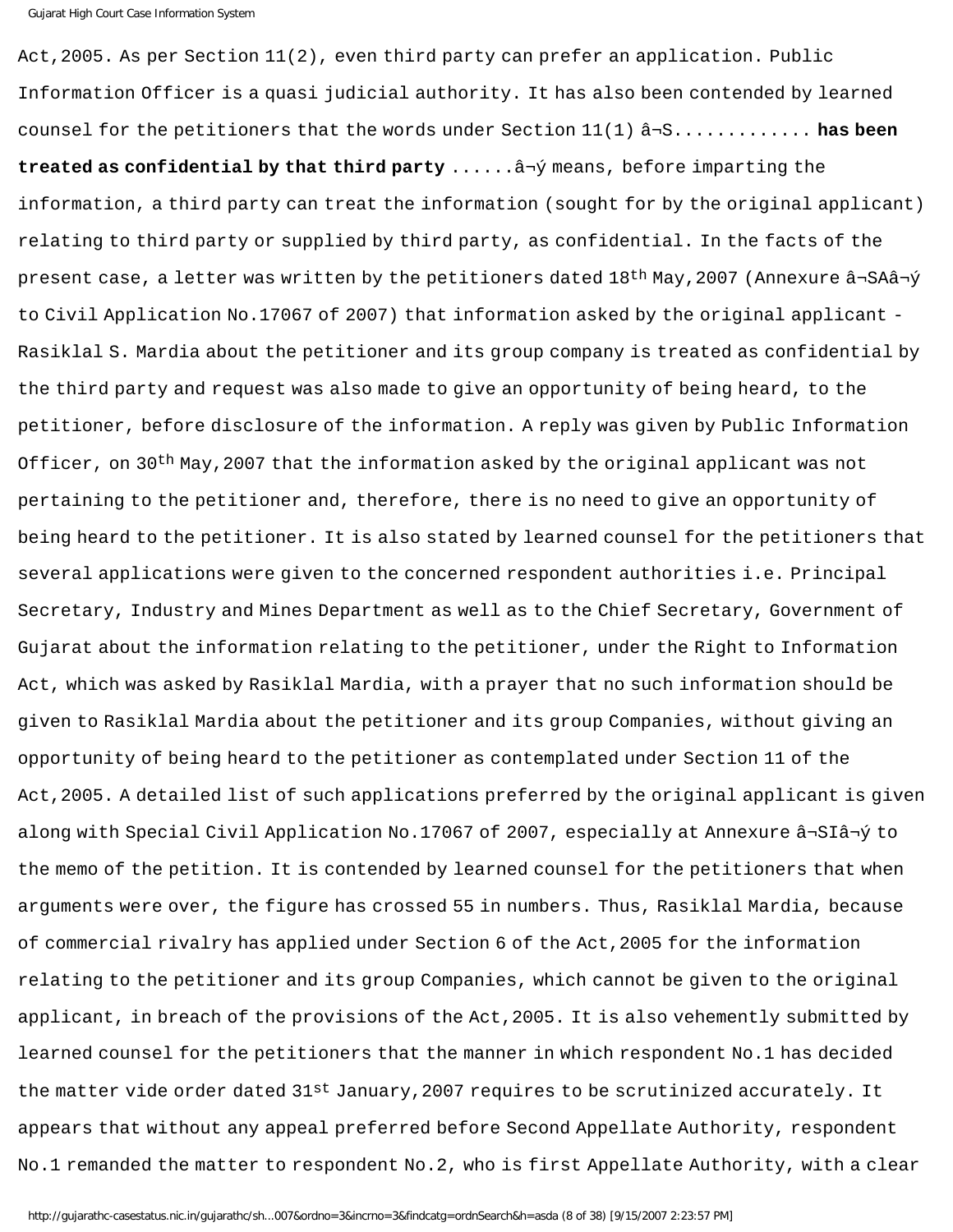direction in para-4 of the said order to provide information to the original applicant i.e. Rasiklal Mardia, free of charge and within 30 days from the date of order. This direction was given by Second Appellate Authority to respondent No.2, who is first Appellate Authority, who in turn, directed Public Information Officer at Jamnagar to supply the information, whatever are asked for, by the original applicant. The order was passed by the respondent No.2 at Ahmedabad on 9th March,2007 and direction was given to the Public Information Officer at Jamnagar. It is also contended by learned counsel for the petitioners that on the very same day, Public Information Officer, Jamnagar, which is at long distance from Ahmedabad who obeyed the order even without reading it and supplied the information to the original applicant i.e. Rasiklal Mardia on the very same day. Thus, method in which the orders passed by respondent Nos.1, 2 and 4 is such that, it requires a close scrutiny as the said orders are not only in defiance of the provisions of the Act,2005 but are in violation of principles of natural justice. It is also contended by learned counsel for the petitioners that in the facts of the present case, none of the authorities i. e. neither respondent No.1 nor respondent No.2 nor respondent No.4 have arrived at a conclusion that public interest in disclosure outweighs harm or injury to the protected interest of third party. Nor a conclusion is arrived at that larger public interest warrants disclosure of such information. No such satisfaction is arrived at by any of the authorities and, therefore also, all three orders dated 31<sup>st</sup> January, 2007 passed by respondent No.1; order dated 9<sup>th</sup> March, 2007 passed by respondent No.2 and information supplied by respondent no. 4 vide letter dated 9<sup>th</sup> March, 2007 deserve to be quashed and set aside as they are in gross violation of the provisions of the Act,2005 and the principles of natural justice. As the information is already supplied in defiance of the provisions of the Act,2005, the same may be ordered to be recalled from the original applicant â¬ Rasiklal Mardia or a direction may be given to the original applicant not to make use of said information for any purpose whatsoever.

### **4. Contentions advanced by learned counsel for the original applicant â¬ Rasiklal Mardia :**

Learned counsel for the original applicant (Rasiklal Mardia) submitted that the petitioners have no locus standi to file these petitions. Nothing secret is revealed. No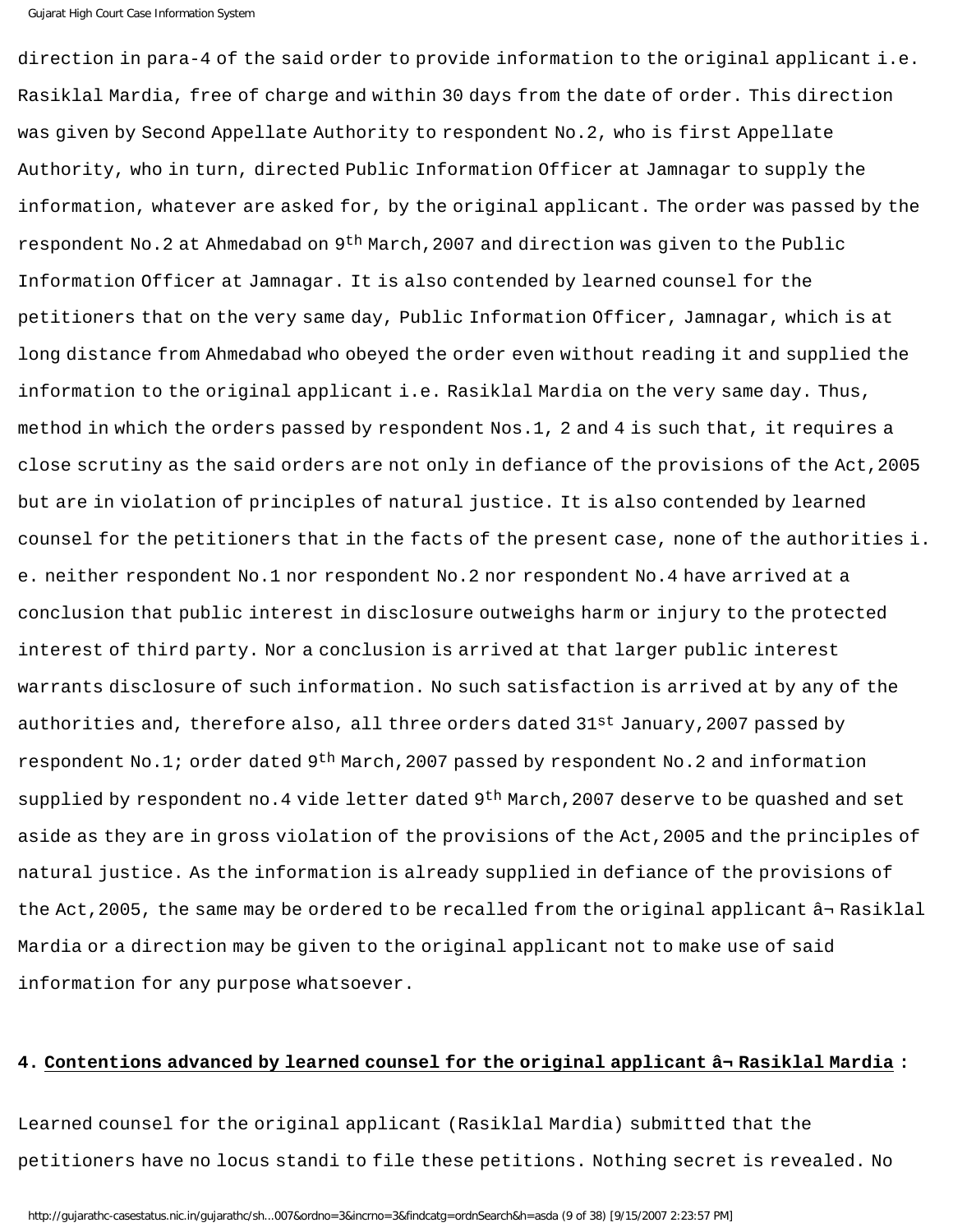```
Gujarat High Court Case Information System
```
reasons are required to be given for seeking information. Right to get information is an absolute right. Public Information Officer has no right to deny information on the ground of intention of the applicant. Only commercial competitor can best use the information to minimize corruption. No hearing is contemplated under Section 7 of the Act,2005. At the most, Public Information Officer has to consider a representation given under Section 11 (1) of the Act,2005. Very rigid is time bound schedule given under the Act,2005 for supply of the information and, therefore, time is an essence and drastic are the consequences, if application seeking information is not disposed of within time bound schedule. Penalties are provided under Section 20 of the Act,2005 and, therefore, this dilutes the principles of natural justice. Even original applicant is not required to be heard under Section 7 of the Act,2005. It is a matter entirely between the original applicant and Public Information Officer. It is contended by learned counsel for the original applicant that the case is not covered under Section 11(1) of the Act,2005, and, therefore, there is no need to follow any procedure by the Public Information Officer prescribed under Section 7(7) of the Act,2005. There is also no need to hear third party, at the most, third party has a right to make a representation. Section 11 has been read and re-read by learned counsels for both the parties and it is contended by learned counsel for the original applicant that this Section 11 is entirely based upon confidentiality. If the test of confidentiality fails, Section 11 is not applicable and if Section 11 is not applicable, there is no question of inviting third party to make a representation. Consequently, there is no need to hear third party. Public Information Officer has not to hold any inquiry, not to hear the original applicant, not to hear the third party and not to follow the Court trappings and, therefore, his function is administrative in nature. It is contended by learned counsel for the original applicant that if the petitioners are aggrieved by the order dated 9<sup>th</sup> March, 2007 passed by Public Information Officer, Jamnagar, an appeal has been provided under Section 19 of the Act,2005 and, therefore, writ is not tenable at law. It is contended by learned counsel for original applicant that it is upon the satisfaction of the Public Information Officer, which entitles the third party for show cause notice. If Public Information Officer is of the opinion that the case of the third party is not covered under Section 11(1) of the Act,2005, there is no need to give any show cause notice to the third party. Only a trade and commercial secrets protected by law is excluded. In fact, the petitioner is not a third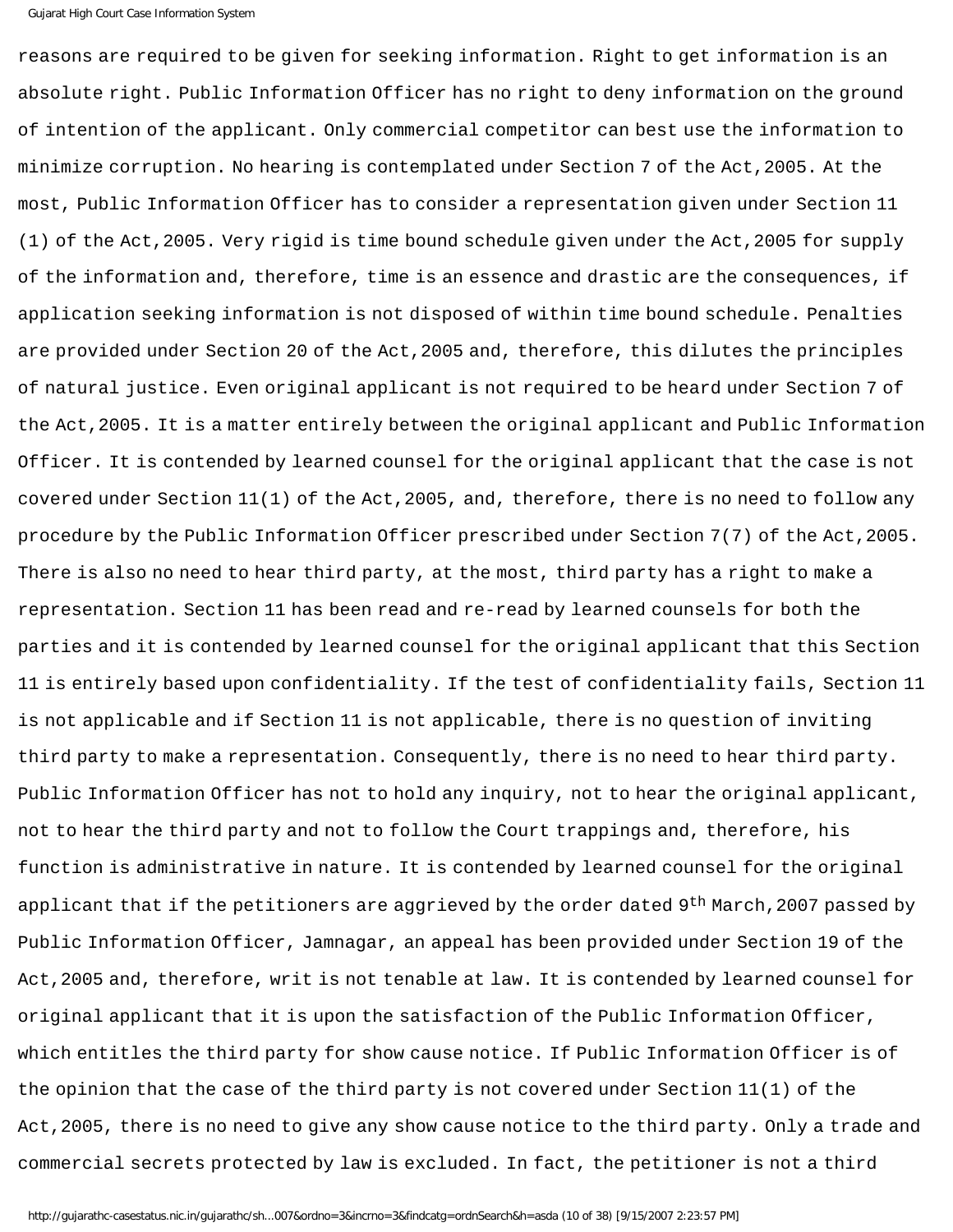party. It is further submitted that second petition being Special Civil Application No.17067 of 2007, is not tenable at law as the information has already been given, it has become infructuous and, therefore, no prayers can be granted. No petitions can be filed on behalf of the group Companies of the petitioner Company. Economically, they may be one but in the eye of law, they all are separate Companies and, separate entities and, therefore, both these petitions deserve to be dismissed.

It is further stated that as the information has already been disclosed to the present petitioner and so, issuance of writ is futile and, therefore, petitions may not be entertained by this Court.

# **5. Contentions advanced by learned counsel for respondent No.1 â¬ Gujarat State Information Commission :**

Learned counsel for respondent No.1 - Gujarat State Information Commission i.e. Second Appellate Authority, submitted that these petitions are futile writ petitions. There is no applicability of principles of natural justice for passing an order under Section 7 of the Act,2005. It is further submitted that Section 18 gives the width of the power, the area of power and the nature of power. Section 18(1) begins with words â¬SSubject to the provisions of this Act, ......â¬ý. These words, enlarges, the scope of Section 18 of the Act,2005. Section 19 of the Act,2005 pertains to appeal. Therefore, Section 18, 19 and 20 are to be read together. Section 18 is for the complaint. Section 19 is for the appeals (First Appeal as well as Second Appeal) and Section 20 is for the penalty. It is further submitted that right to get information has travelled beyond the public authorities. It can go to the private authorities or to the Government authorities. He has also narrated the words used in Section  $11(1)$  of the Act, 2005 that  $\hat{a}$ -S........... has been treated as confidential by that third partyâ¬ý and pointed out that though it is in continuous present tense. These words by themselves are not permitting the subsequent intention of the third party to treat the said information as a confidential. It is vehemently submitted that respondent No.1 while exercising powers under Section 18 of the Act,2005, is not supposed to give hearing to the third party and, therefore, the order passed on 31<sup>st</sup> January,2007 is true, correct and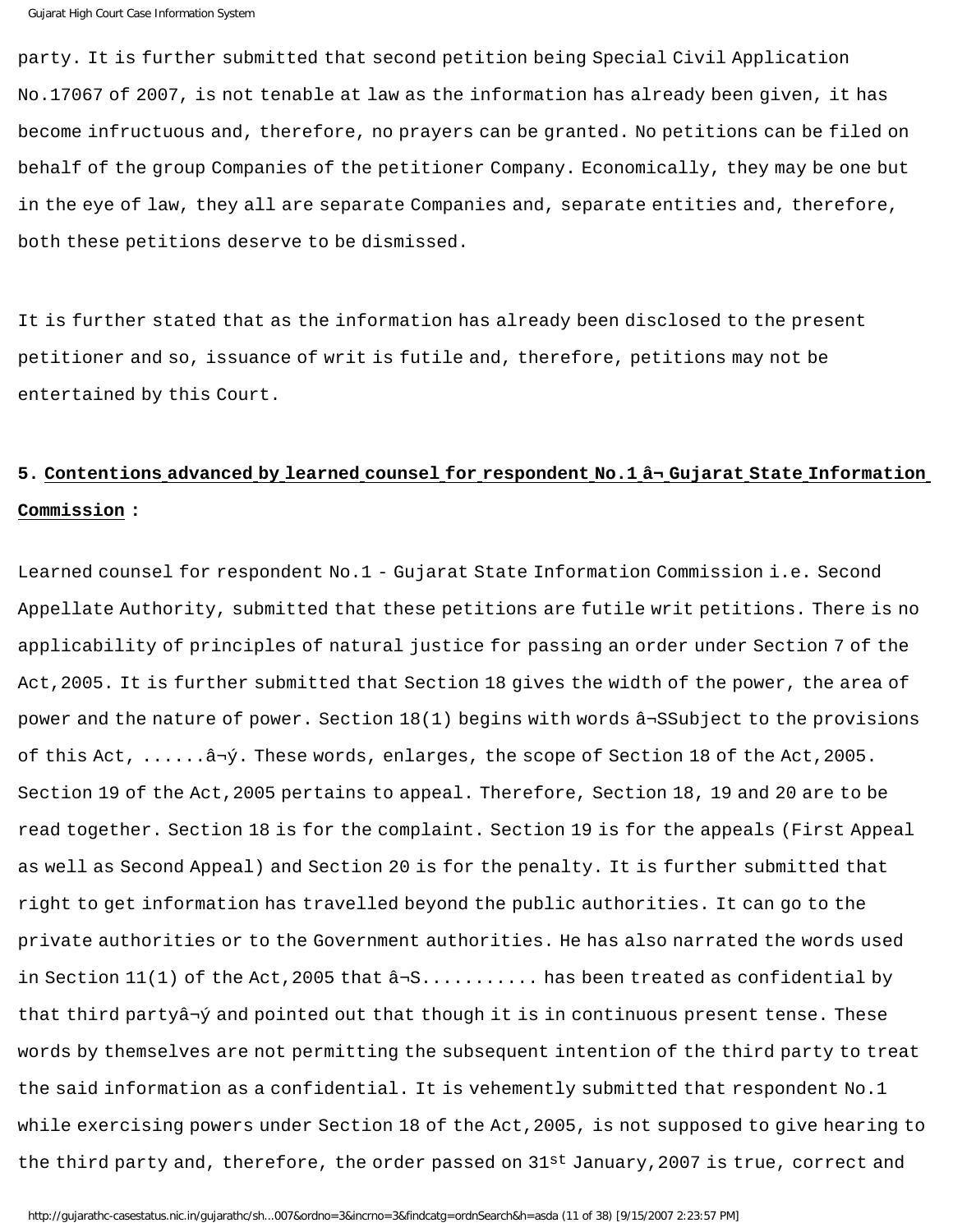in consonance with the facts of the case. He has also relied upon â¬Sno prejudiceâ¬ý theory and pointed out that by giving information, no prejudice is going to cause to the petitioner and, therefore, hearing is an empty formality.

## **R E A S O N S :**

# **6. I have heard the learned counsels for both the sides, who have read and re-read the following relevant provisions of The Right to Information Act,2005 as well as the Gujarat Right to Information Rules,2005, are as under :**

Sections  $2(n)$ ,  $7(1)$ ,  $7(7)$ ,  $8(d)$  and  $8(j)$  and  $11(1)$ ,  $(2)$ ,  $(3)$  and  $(4)$  and Section 19 as well as Rule 6 of the Gujarat Right to Information Rules,2005, read as under:

> **Section 2(n) â¬Sthird partyâ¬ý** means a person other than the citizen making a request for information and includes a public authority.â¬ý

**Section 7. Disposal of request. - (1)** subject to the proviso to sub-section (2) of section 5 or the proviso to sub-section (3) of Section 6, the Central Public Information Officer or State Public Information<br>Officer, as the case may be on receipt of a as the case may be on receipt of a request under section 6 shall, as expeditiously as possible, and in any case within thirty days of the receipt of the request, either provide the information on payment of such fee as may be prescribed or reject the request for any of the reasons specified in sections 8 and 9;

Provided that whether the information sought for concerns the life or liberty of a person, the same shall be provided within forty-eight hours of the receipt of the request.

**(7)** Before taking any decision under sub-section (1), the Central Public Information Officer or State Public Information Officer, as the case may be shall take into consideration the representation made by a third party under section 11.

**Section 8. Exemption from disclosure of information**.- (1) Notwithstanding anything contained in this Act, there shall be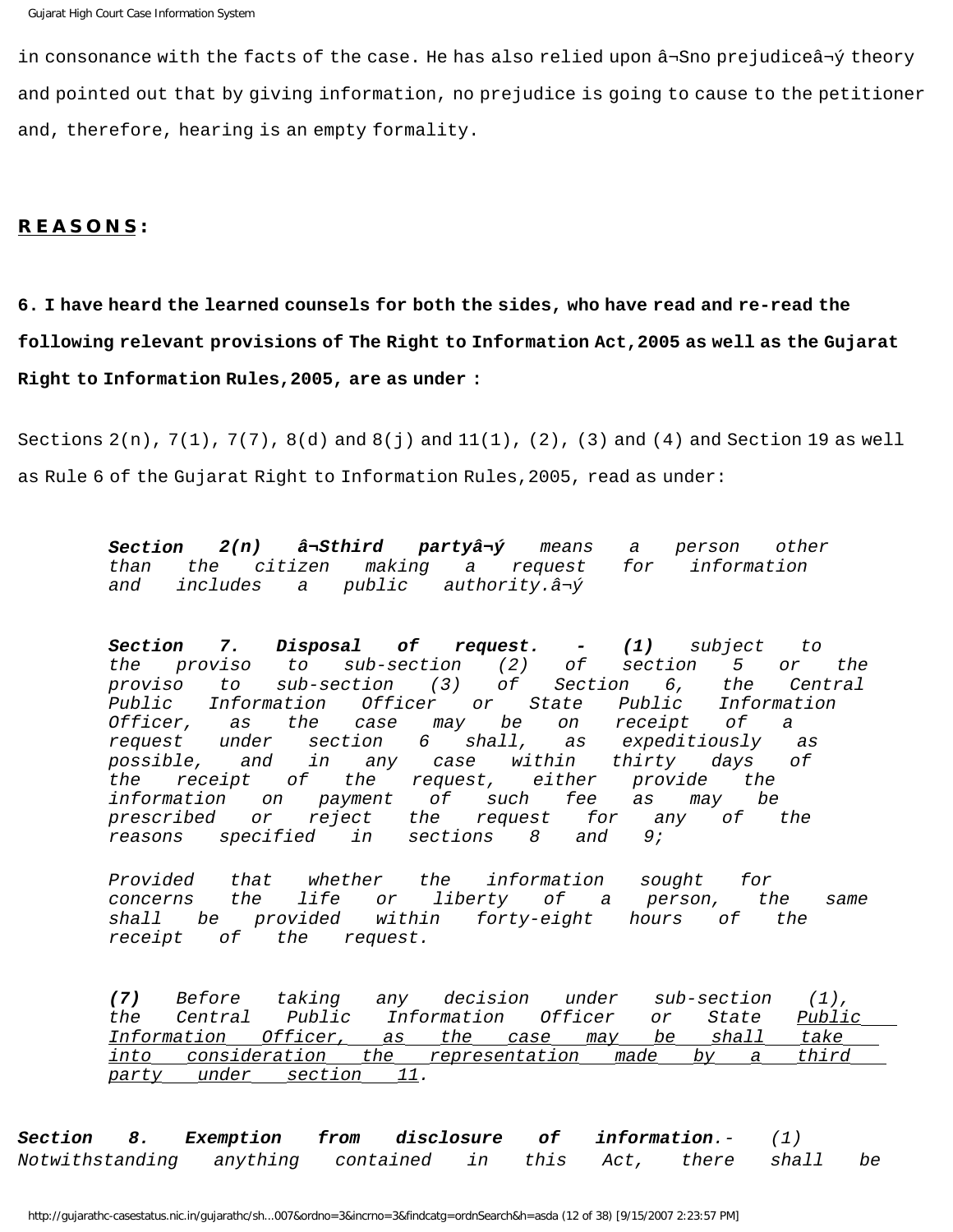no obligation to give any citizen,-  $(a)$  .......  $(b)$  ......  $(c)$  .......

**(d)** information including commercial confidence, trade secrets or intellectual property, the disclosure of which would harm the competitive position of a third party, unless the competent authority is satisfied that larger public interest warrants the disclosure of such information;

- $(e)$  ......
- $(f)$  ......
- $(q)$  ......
- $(h)$  ......
- $(i)$  ......

**(j)** information which relates to personal information the disclosure of which has no relationship to any public activity or interest, or which would cause unwarranted invasion of the privacy of the individual unless the Central Public Information Officer or the State Public Information Officer or the appellate authority, as the case may be, is satisfied that the larger public interest justifies the disclosure of such information:

 Provided that the information, which cannot be denied to the Parliament or a State Legislature shall not be denied to any person.  $(2)$  ......  $(3)$  ......

**Section 11. Third party information. - (1)** Where a Central Public Information Officer or the State Public Information Officer, as the case may be, intends to disclose any information or record, or part thereof on a request made under this Act, which relates to or has been supplied by a third party and has been treated as confidential by that third party, the Central Public Information Officer or State Public Information Officer, as the case may be, shall, within five days from the receipt of the request, give a written notice to such third party of the request and of the fact that the Central Public Information Officer or State Public Information Officer, as the case may be, intends to disclose the information or record, or part thereof, and invite the third party to make a submission in writing or orally, regarding whether the information should be disclosed, and such submission of the third party shall be kept in view while taking a decision about disclosure of information: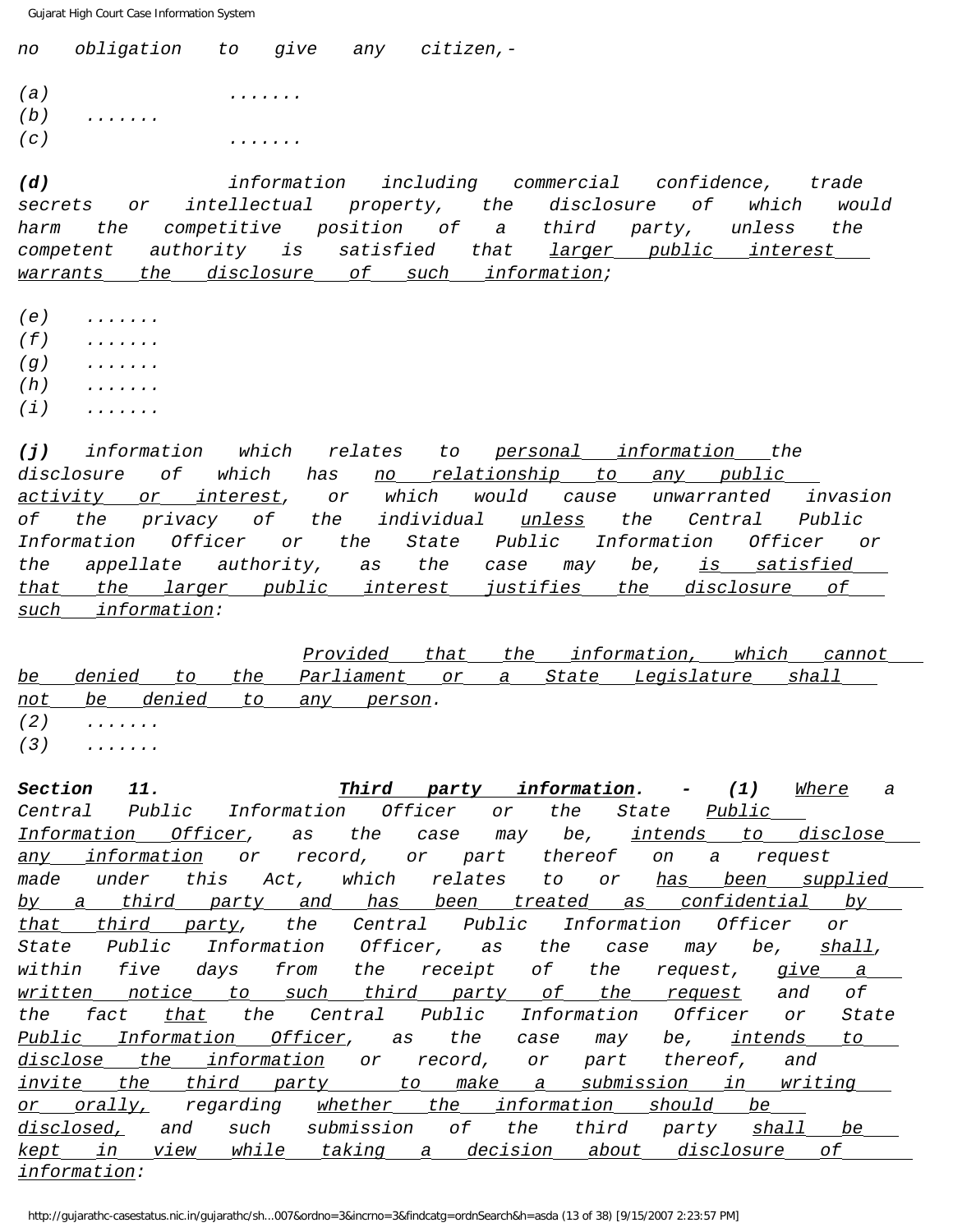Provided that except in the case of trade or commercial secrets protected by law, disclosure may be allowed if the public interest in disclosure outweighs in importance any possible harm or injury to the interests of such third party.

(2) Where a notice is served by the Central Public Information Officer or State Public Information Officer, as the case may be, under sub-section (1) to a third party in respect of any information or record or part thereof, the third party shall, within ten days from the date of receipt of such notice, be given the opportunity to make representation against the proposed disclosure.

 (3) Notwithstanding anything contained in section 7, the Central Public Information Officer or State Public Information Officer, as the case may be, shall, within forty days after receipt of the request under section 6, if the third party has been given an opportunity to make representation under subsection (2), make a decision as to whether or not to disclose the information or record or part thereof and give in writing the notice of his decision to the third party.

(4) A notice given under sub-section (3) shall include a statement that the third party to whom the notice is given is entitled to prefer an appeal under section 19 against the decision.

**Section 19. Appeal.**-(1) Any person who, does not receive a decision within the time specified in sub-section (1) or clause (a) of sub-section (3) of section 7, or is aggrieved by a decision of the Central Public Information Officer or State Public Information Officer, as the case may be, may within thirty days from the expiry of such period or from the receipt of such a decision prefer an appeal to such officer who is senior in rank to the Central Public Information Officer or State Public Information Officer, as the case may be, in each public authority:

 Provided that such officer may admit the appeal after the expiry of the period of thirty days if he or she is satisfied that the appellant was prevented by sufficient cause from filing the appeal in time.

(2) Where an appeal is preferred against an order made by a Central Public Information Officer or a State Public Information Officer, as the case may be, under section 11 to disclose third party information, the appeal by the concerned third party shall be made within thirty days from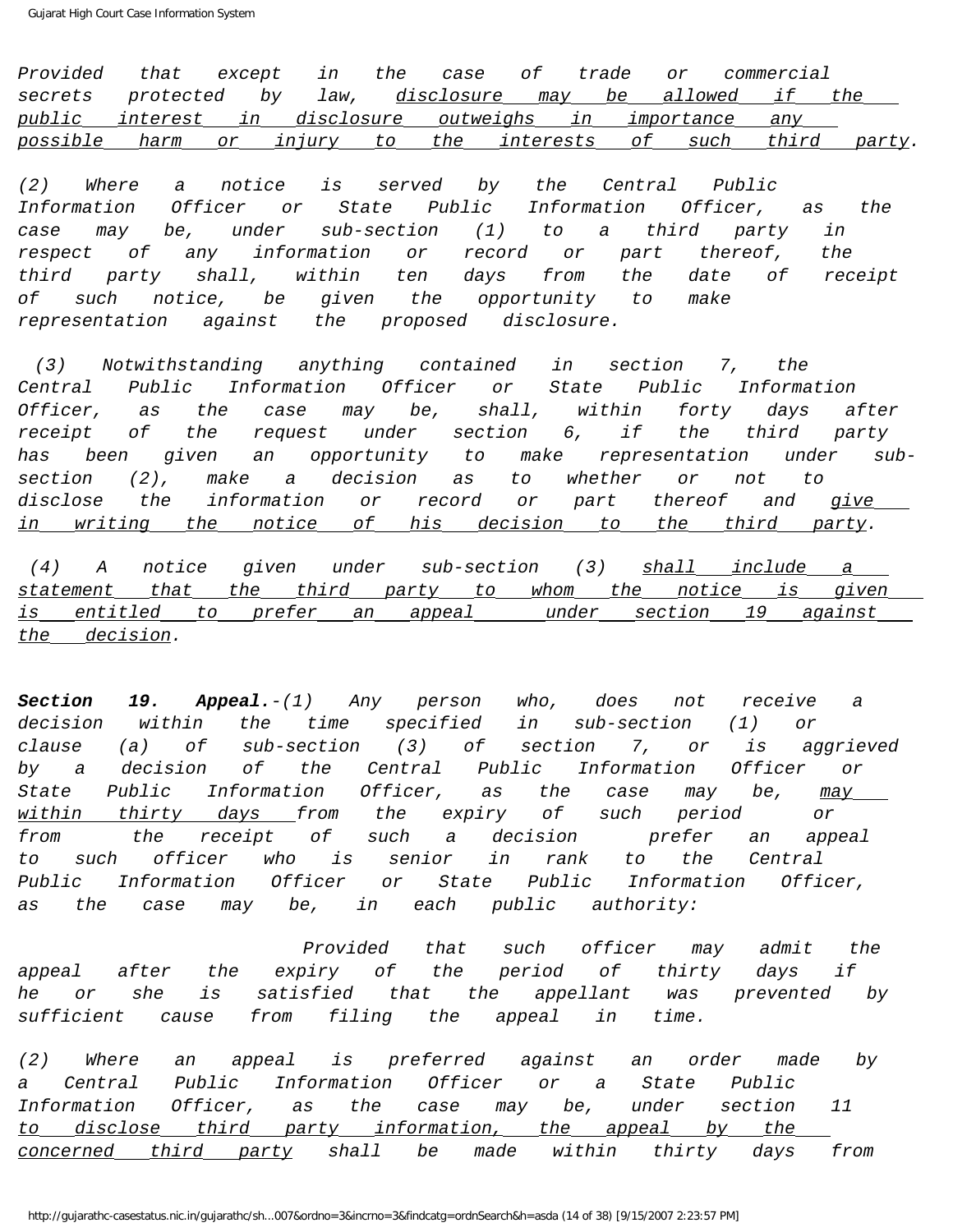the date of the order.

(3) A second appeal against the decision under sub-section (1) shall lie within ninety days from the date on which the decision should have been made or was actually received, with the Central Information Commission or the State Information Commission:

 Provided that the Central Information Commission or the State Information Commission, as the case may be, may admit the appeal after the expiry of the period of ninety days if it is satisfied that the appellant .<br>was prevented by sufficient cause from filing the appeal in time.

(4) If the decision of the Central Public Information Officer or State Public Information Officer, as the case may be, against which an appeal is preferred relates to information of a third party, the Central Information Commission or State Information Commission, as the case may be, **shall give a reasonable opportunity of being heard to that third party.**

(5) In any appeal proceedings, the onus to prove that a denial of a request was justified shall be on the Central Public Information Officer or State Public Information Officer, as the case may be, who denied the request.

(6) An appeal under sub-section (1) or sub-section (2) shall be disposed of within thirty days of the receipt of the appeal or within such extended period not exceeding a total of forty-five days from the date of filing thereof, as the case may be, for reasons to be recorded in writing.

(7) The decision of the Central Information Commission or State Information Commission, as the case may be, shall be binding.

(8) In its decision, the Central Information Commission or State Information Commission, as the case may be, has the power to-

(a) arequire the public authority to take any such steps as may be necessary to secure compliance with the provisions of this Act, including-

(i) by providing access to information, if so requested, in a particular form; (ii) by appointing a Central Public Information Officer or State Public Information Officer, as the case may be; (iii)by publishing certain information or categories of information;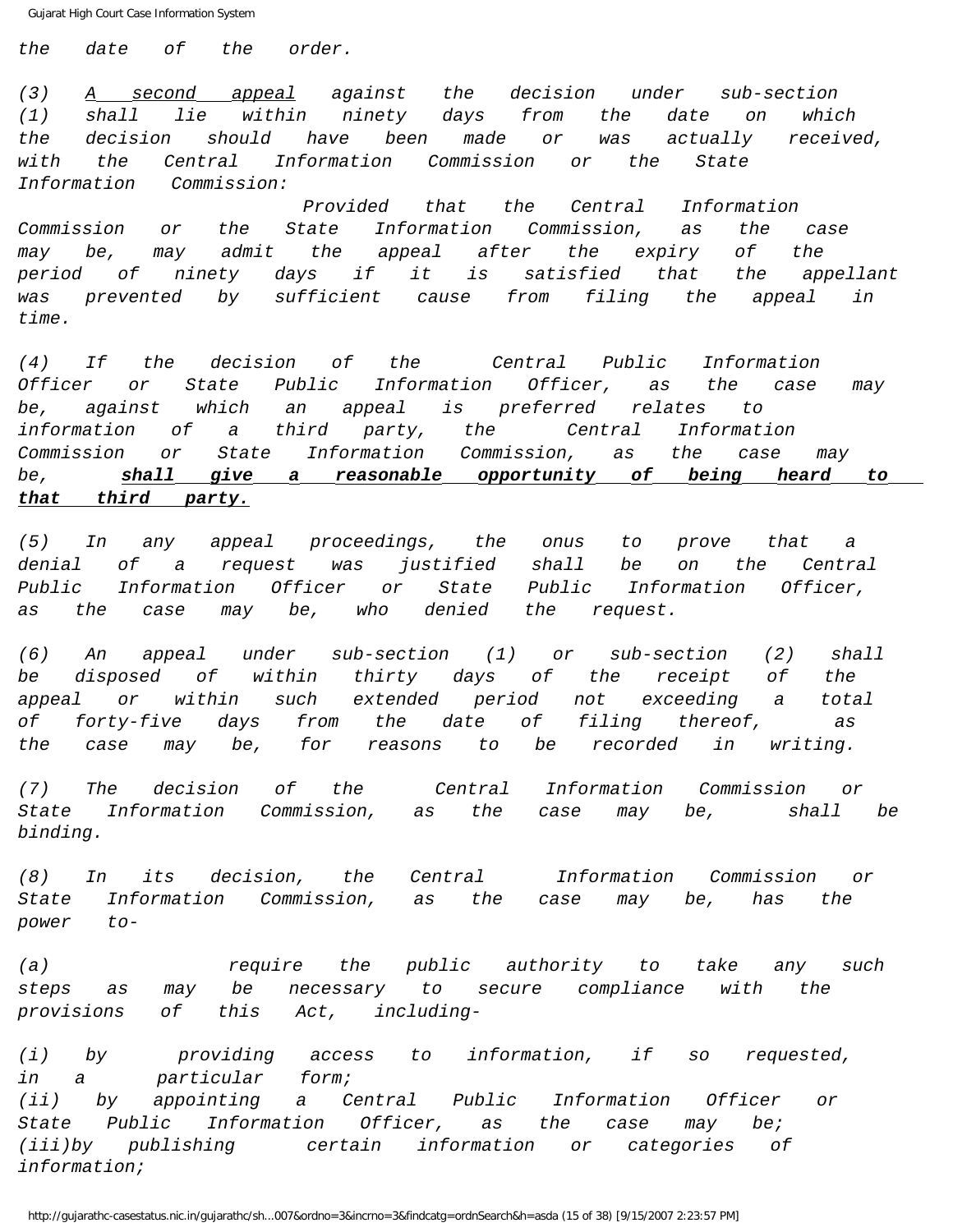(iv) by making necessary changes to its practices in relation to the maintenance, management and destruction of records; (v) by enhancing the provision of training on the right to information for its officials;

(vi) by providing it with an annual report in compliance with clause (b) of sub-section (1) of section  $4;$ 

(b)require the public authority to compensate the complainant for any loss or other detriment suffered;

(c)impose any of the penalties provided under this Act;

(d) reject the application.

(9) The Central Information Commission or State Information Commission, as the case may be, shall give notice of its decision, including any right of appeal, to the complainant and the public authority.

(10) The Central Information Commission or State Information Commission, as the case may be, shall decide the appeal in accordance with such procedure as may be prescribed.

## **Rule 6 Appeal.**

(1) Any person aggrieved by a decision of the Public Information officer in **Form D** or **Form F**, or does not receive any decision, as the case may be, he may prefer an appeal in **Form G** within thirty days from the date of receipt or non-receipt of such decision, to appellate authority appointed by the Government in this behalf.

(2) The applicant aggrieved by an order of the appellate authority under sub-rule (1) may prefer the second appeal to the State Information Commission within ninety days from the date of the receipt of the order of the appellate authority giving following details:

(i) Name and address of the applicant; (ii) Name and office address of the Public Information Officer; (iii) Number, date and details of the order against which the Second appeal is filed; (iv) Brief facts leading to second appeal; (v) Grounds for appeal; (vi) Verification by the appellate; (vii)Any information which commission may deem necessary for deciding the appeal.

(3) Every appeal made to the Commission shall be accompanied by the following documents: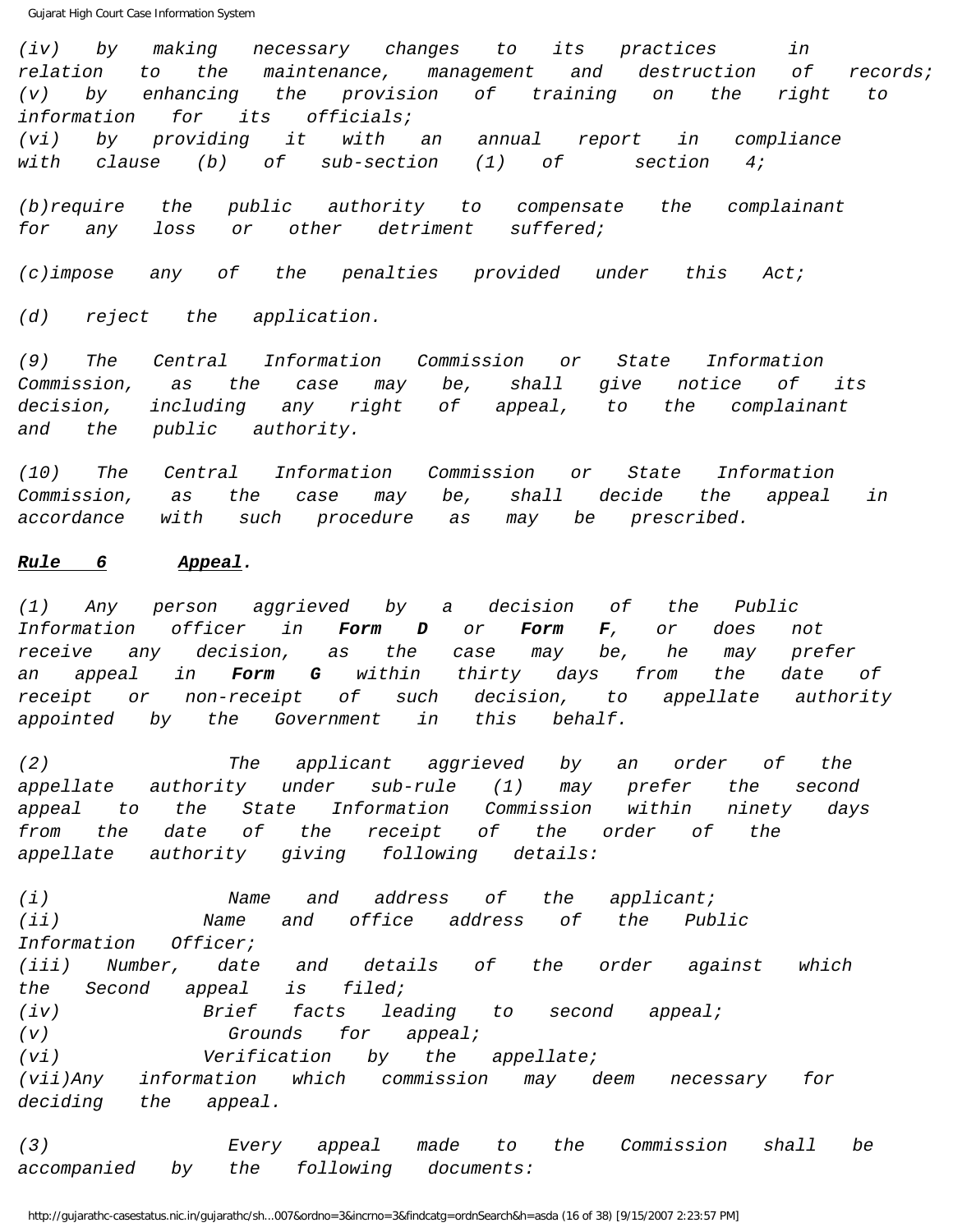(i) Certified copy of the order against which second appeal is preferred. (ii) Copies of documents referred and relied upon by the appellant along with a list thereof. **(4) While deciding appeal the commission may, -** (i) take oral or written evidence on oath or on affidavit; (ii) evaluate the record; (iii)inquire through the authorized officer further details or truthfulness; (iv) summon the Public Information Officer or the appellate authority who has heard the first appeal; **(v) hear the third party; and** (vi) obtain necessary evidence from the Public Information Officer or the appellate authority who has heard the first appeal. (5) The Commission shall serve the notice in any one of the following mode,- (i) service by the party itself; (ii) by hand delivery; (iii)by registered post with acknowledgment due; or (iv) through the Head of the Department or it's subordinate office.

(6) The Commission shall after hearing the parties to the appeal, pronounce in open proceedings its decision and issue a written order which shall be authenticated by the registrar or such officer as may be authorized by the Commission in this behalf.

(Emphasis supplied)

The aforesaid provisions are repeatedly read out before this Court and pointed out that the information, if relates to or supplied by a third party and has been treated as confidential by that third party, such third party should be given notice by the Public Information Officer before taking decision under Section 7(1) of the Act,2005. Looking to Section 11  $(1)$ , Public Information Officer if intends to disclose the information relating to  $or$ </u> supplied by third party, has to give written notice to that third party as to information sought for by the original applicant. Looking to the provisions of the Act,2005, a representation can be made by the third party as to confidentiality of information as to disclosure of information. This representation can be made orally or in writing. The words used under Section 11(1) of the Act,2005 is â¬Ssubmissionâ¬ý. **Third party can make a**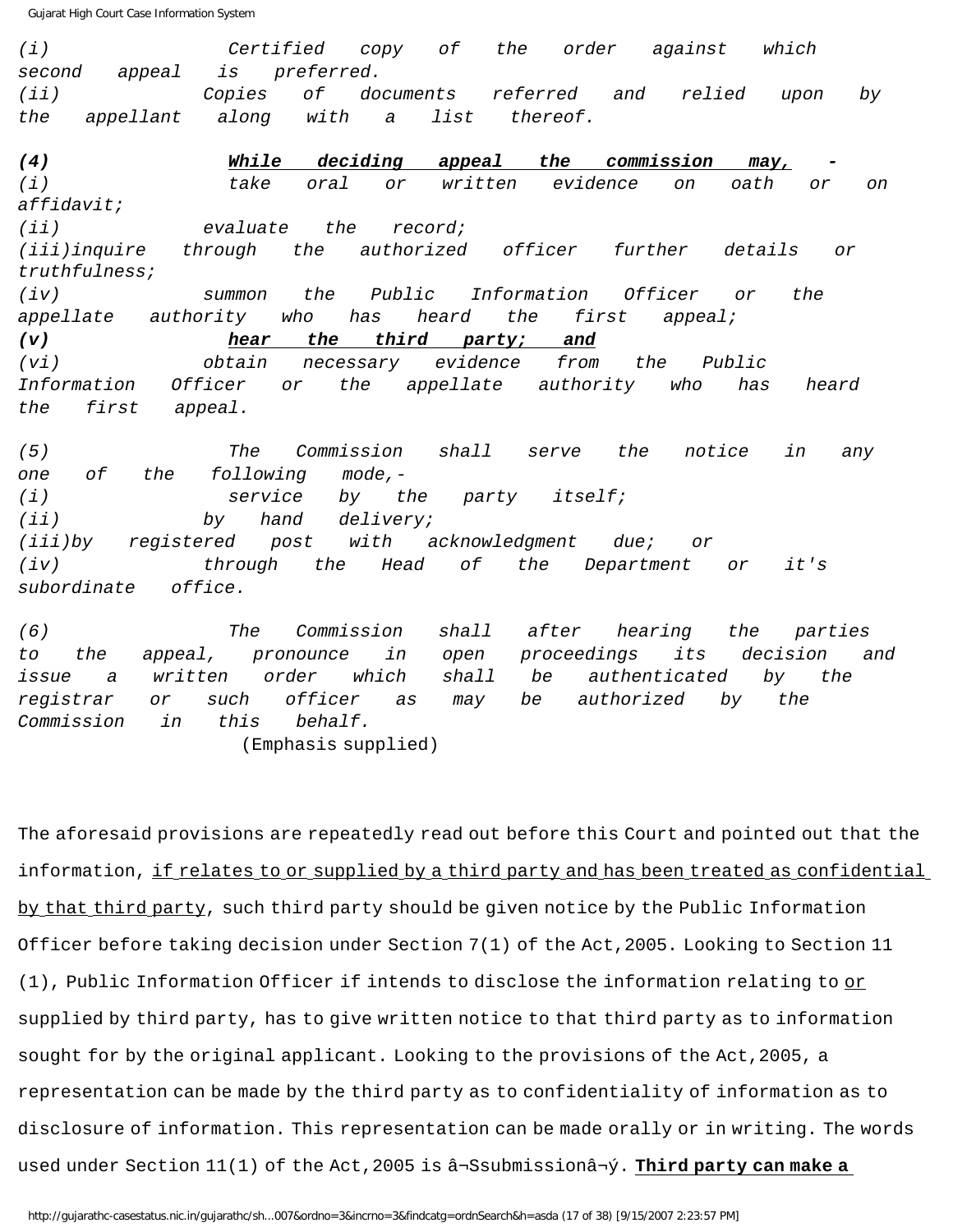**submission in writing or orally**. This submission can be made orally only when opportunity of being heard is given. Looking to the provision of Section 7(7) of the Act,2005, it is a duty cast upon Public Information Officer that he shall take into consideration a representation made by the third party under Section 11(1) of the Act,2005. Here, words used is  $\hat{a}$ -Srepresentation $\hat{a}$ - $\hat{y}$ . Thus, as per section  $11(1)$  of the Act, 2005, submission can be made by the third party orally and whenever a representation is made under Section 11(1) by a third party, it ought to be taken into consideration by the Public Information Officer. Looking to these two provisions and also keeping in mind the fact that third party has been given a right to prefer an appeal under Section 19(2) of the Act, as well as right of Second Appeal is also given under Section 19(3) and duty is cast upon the second Appellate Authority to give an opportunity of being heard to the third party, especially under Section 19(4) of the Act,2005, therefore, in my opinion, it is a duty vested in the Public Information Officer to give an opportunity of personal hearing to the third party, to get his submissions, whether he treats the information as confidential and whether information should be disclosed, if the information is relating to or is supplied by the third party.

**7.** It is contended by learned counsel for original applicant as well as by Gujarat State Information Commission that third party cannot treat the information as confidential subsequently. The words used  $\hat{a}$ -S.... has been treated as confidential by that third partyâ¬ý do not give right to the third party to treat the information as confidential, subsequent in point of time. This contention is also not accepted by this Court, looking to the provision of Section 11(1) of the Act,2005, the words, the information â¬S **relating to or is supplied by the third party**â¬S are such that it is for the third party to point out to the Public Information Officer that the information sought for, to be disclosed/supplied is treated as confidential or not. It may happen that when public body collects the information relating to  $or$  given by third party, it might not have been treated as</u> confidential but, third party can make a submission that now it is treating the said information as confidential. More so, when information is â¬Srelating to third partyâ¬ý it may not even known to that third party, when and what information relating to third party, was collected by public body. Therefore, Section 11(1) of the Act, 2005, gives mandate to Public Information Officer to give written notice to third party if he intends to disclose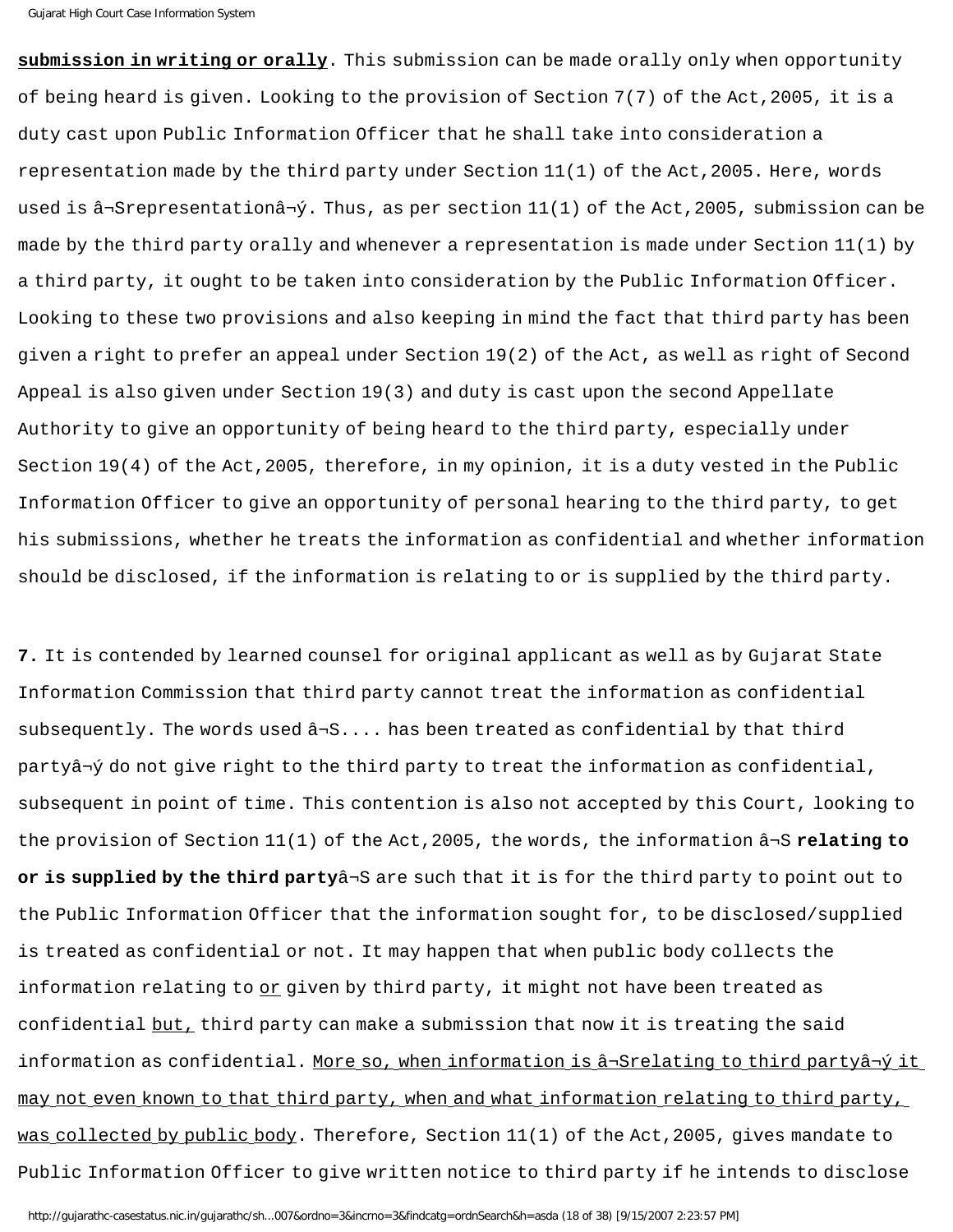information relating to third party. Therefore, looking to nature of information, to be disclosed, third party can make written or oral submission whether the information is confidential or not and whether the information should be disclosed or not. Afflux or passage of time, sometime allows that third party to treat the information as confidential. When third party starts business, it might have given several information to public body for getting permissions/licences. At that time, these information might not have been treated as confidential. By afflux of time, commercial rivalry / competition increases. Somebody starts similar business subsequently. If this man asks for information about the third party, Public Information Officer has to give notice to third party and though information was not treated as confidential, initially, in my opinion, under Section 11 (1), third party can treat the information suppled by it as confidential. Similarly, if any information relating to third party has collected by public body, third party may not be knowing, what information, relating to it is collected by public body. Therefore, third party may not be knowing importance of such information collected by public body. If any person is asking for this information, relating to third party, in my opinion, as per Section 11(1), Public Information Officer has to give notice to third party and it can treat the information relating to third party as confidential, though it was not treated as confidential initially, because, it may not be known to it what important information relating to third party is gathered/ collected by public body. Complexity of commerce and trade or Development of economic transactions may compel a third party to treat an information â¬Srelating to or supplied by third partyâ¬ý as confidential. What is confidential to the third party is known to the third party alone. There may not be a rubber stamp upon the information that this is a confidential information. It is a right vested in the third party to treat any information â¬Srelating to or supplied by the third partyâ¬ý as confidential. Confidentiality of information depends upon several factors like business of third party, nature of commercial transactions of the third party, etc.. Therefore, as per Section 11(1) of the Act,2005, a written notice is required to be issued to the third party by Public Information Officer, whenever an information to be disclosed is â¬Srelating to the third party or is supplied by the third partyâ¬ý. The words â¬S**relating to**â¬S are very general in nature. They take into their sweep, not only the documents, which are supplied by the third party but also any document is pertaining to third party or any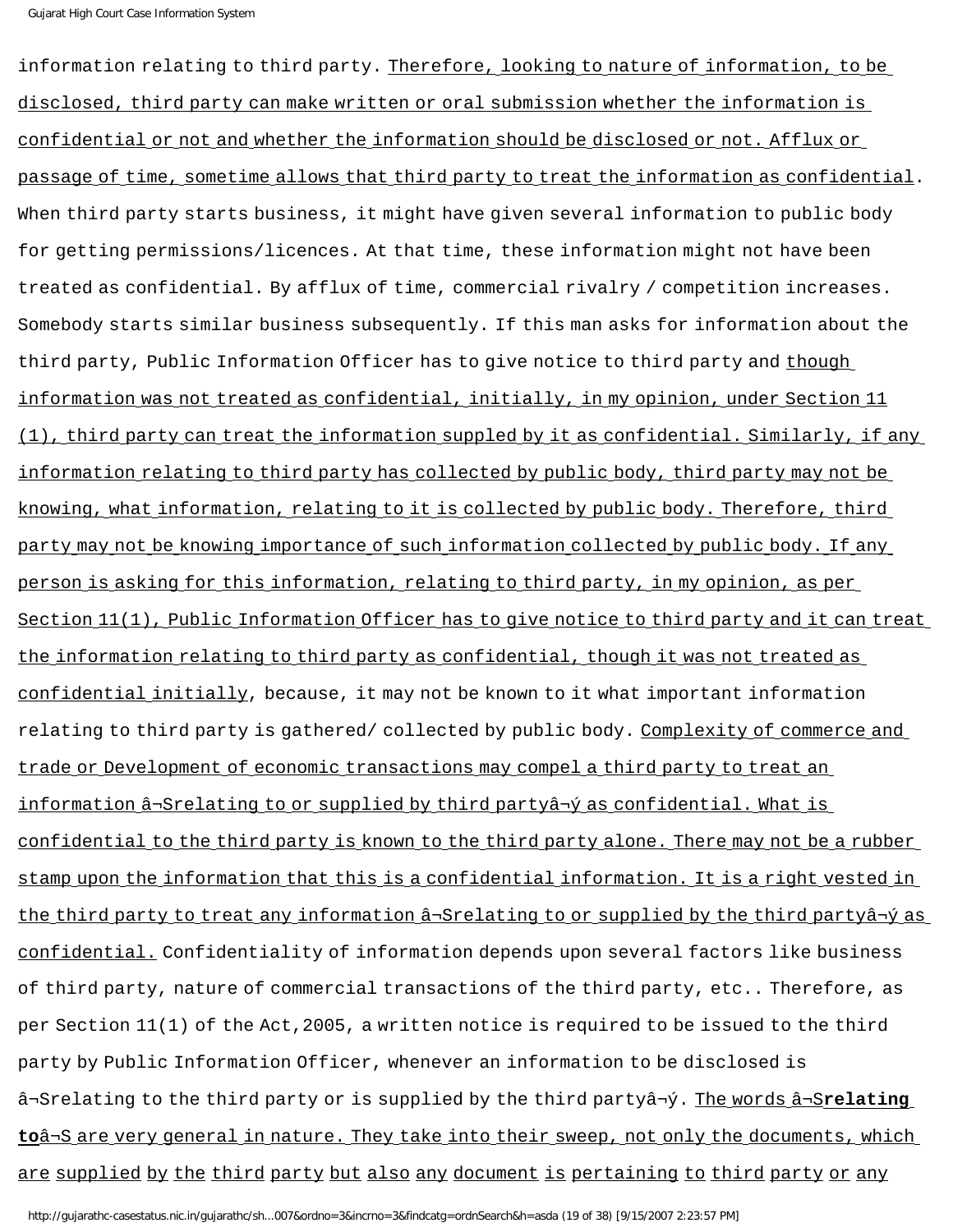document, which has direct nexus with the affairs of the third party. It is for the third party to point out to the Public Information Officer upon receipt of the notice whether he treats the said information as confidential or not. Even grametical meaning of the words â¬S .... has been treated as confidential by that third partyâ¬ý leads to the same conclusion. It is present perfect tense. It is contended by learned counsel for the petitioners that the information 'has been treated' is still a present tense before the nearest past. Few sentences explaining present perfect tense were pointed out as under:

(i) How long you have been married.

(ii) They have been living in the same house for 13 years.

(iii) Animals have been here for the centuries.

In the aforesaid three sentences, words 'have been' used, they give the meaning that something is lasted for sometimes. Words used in Section 11(1) - '... and has been treated as confidential by that third party' is giving meaning that the third party can treat information 'relating to or supplied by him' as confidential information, at any point of time, before the information disclosed or supplied by Public Information Officer. Whenever any information sought for, is relating to third party or supplied by third party, as per Section 11(1) of the Act,2005, and if Public Information Officer intends to disclose the information, he has to give notice to the third party. Submissions can be made by the third party in writing or orally and this submission ought to be considered by the Public Information Officer, as per Section 7(7) of the Act. An opportunity of being heard ought to have been given by Public Information Officer. There is no express exclusion of hearing process. Submissions can be made even orally. Public Information Officer has to consider these submissions or representation. In view of these provisions, I am of the opinion that Public Information Officer should give opportunity of personal hearing to third party before imparting information. In the facts of the present case, no such hearing was ever afforded before imparting the information relating to the petitioner and, therefore, the orders passed by respondent Nos.1, 2 and 4 deserve to be quashed and set aside.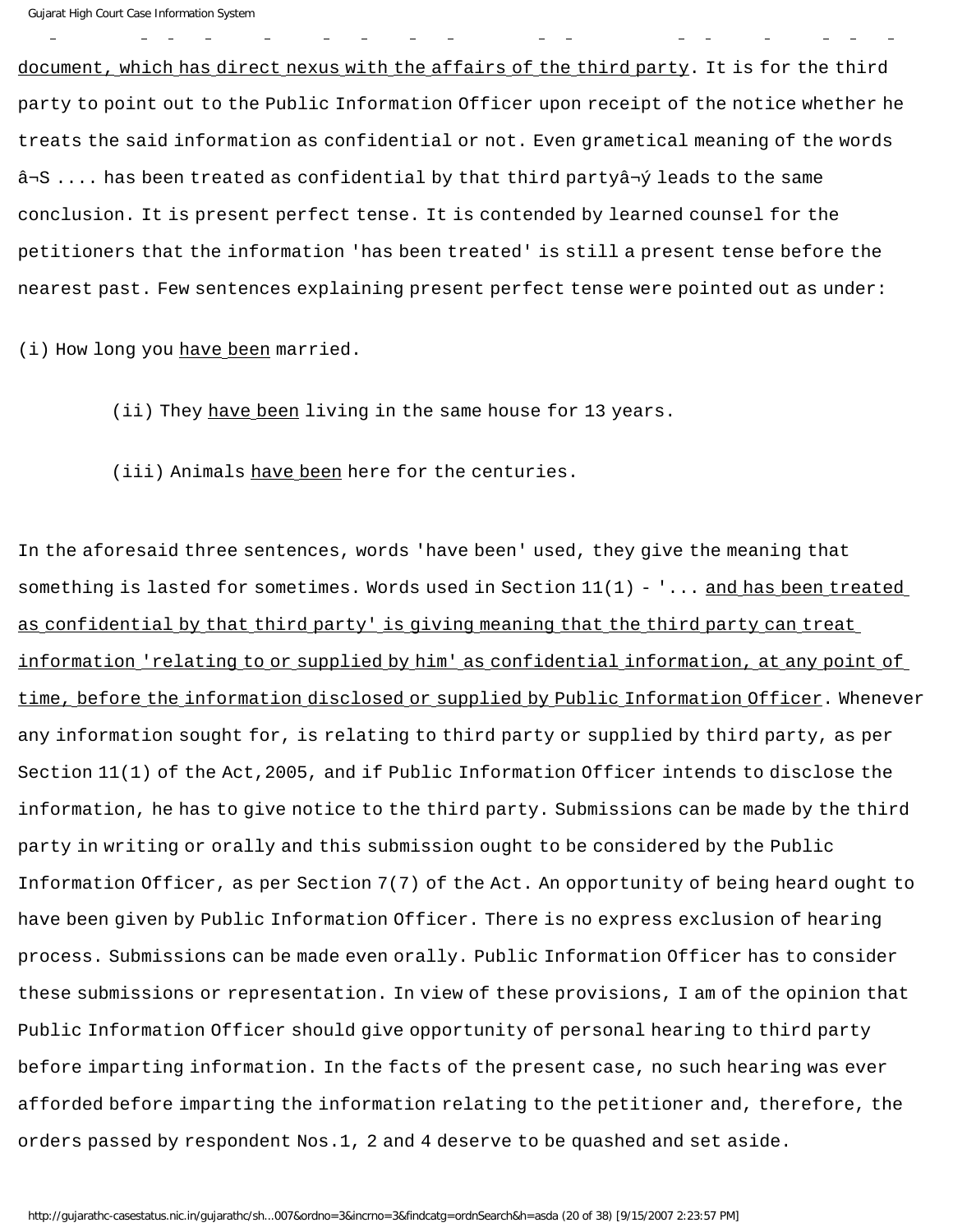## **8. Speaking order to be passed, when information relating to or supplied by the third party and has been treated as confidential by that third party:**

It is also contended by learned counsel for the original applicant as well as by Gujarat State Information Commission that no reasons are required to be assigned under Section 7(1) of the Act,2005, for passing an order for grant of information. This contention is also not accepted by this Court, mainly for the reason that if the information supplied is pertaining to third party, reasons for imparting such information to the applicant ought to be given, otherwise, appellate authority cannot know the mind of Public Information Officer. An appeal is provided under Section 19(2) of the Act,2005. Third party can prefer an appeal. Reasons reveal the mind of the Lower Authority. Reasons of an order is like soul of an order, without order must be declared ineffective. If the reasons are not given for disclosure of the information relating to third party or supplied by third party, the order can be known as non-speaking order. In the facts of the present case, the orders passed by the respondent authorities are totally non-speaking orders and, hence, deserve to be quashed and set aside.

It has been contended by learned counsel for the original applicant that the Public Information Officer has not to decide dispute or lis nor has to hold an inquiry nor has to follow the Court trappings and, therefore, his act is purely administrative in nature and has relied upon the decision rendered by Hon'ble Supreme Court reported in **AIR 1963 SC 874 as well as AIR 1664 SC 1140 as well as AIR 1963 SC 677** and, therefore, decision of the Public Information Officer under Section 7 is purely administrative in nature and, hence, he is not required to pass a speaking order. This contention is not accepted by this Court for the reason that the Public Information Officer is disclosing the information relating to or supplied by a third party, which has been treated as confidential by that third party. As per Section 11(1) of the Act,2005, show cause notice in writing ought to be given by him to a third party. Third party can object disclosure of the information. Thus, Public Information Officer is deciding a dispute or lis between the applicant and a third party and, therefore, the said authority would be a quasi-judicial authority. His decision will prejudicially affect the rights of the third party. It has been held by Hon'ble Supreme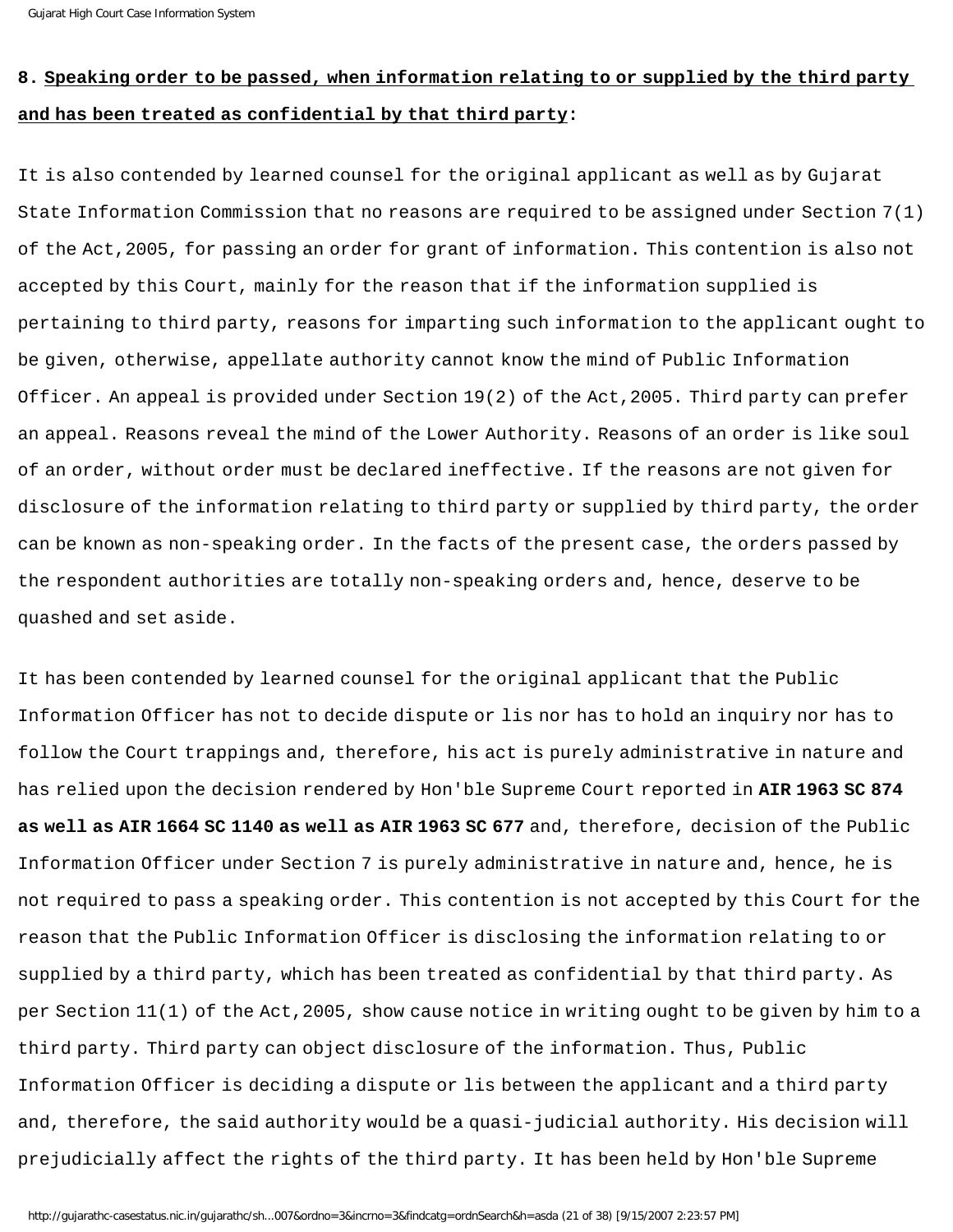### Court in the case of **Indian National Congress V/s. Institute of Social Welfare and others**

**reported in AIR 2002 SC 2158,** especially in para-24, as under :

â¬S24. The legal principles laying down when an act of a statutory authority would be a quasi-judicial act, which emerge from the aforestated decisions are these:

Where (a) a statutory authority empowered under a statute to do any act (b) which would prejudicially affect the subject (c) although there is no lis or two contending parties and the contest is between the authority and the subject and (d) the statutory authority is required to act judicially under the statute, the decision of the said authority is quasijudicial.

Applying the aforesaid principle, we are of the view that the presence of a lis or contest between the<br>contending parties before a statutory authority, in contending parties before a statutory authority, in the absence of any other attributes of a quasijudicial authority is sufficient to hold that such a<br>statutory authority is quasi-judicial authority. However, authority is quasi-judicial authority. However, in the absence of a lis before a statutory authority, the authority would be quasi-judicial authority if it is required to act judicially.â¬ý

(Emphasis supplied)

Thus, in view of the aforesaid decision also, Public Information Officer is a quasijudicial authority as is empowered under the statute i.e the Act,2005 to do an act (disclosing of information), which would affect prejudicially a third party. Third party can prefer an appeal under Section 19(2) of the Act,2005. Therefore, such authority has to pass a reasoned order.

### **9. Proceedings under Sections 7 and 11 of the Act,2005 :**

As per Section 6 of the Act,2005, any applicant can apply for getting information and such application has to be disposed of, as per Section 7 of the Act,2005. Section 7(7) of the Act,2005, imposes a duty upon the Public Information Officer that he shall take into consideration a representation made by a third party under Section 11 of the Act,2005. Section 11 is applicable when information to be disclosed is 'relating to or supplied by a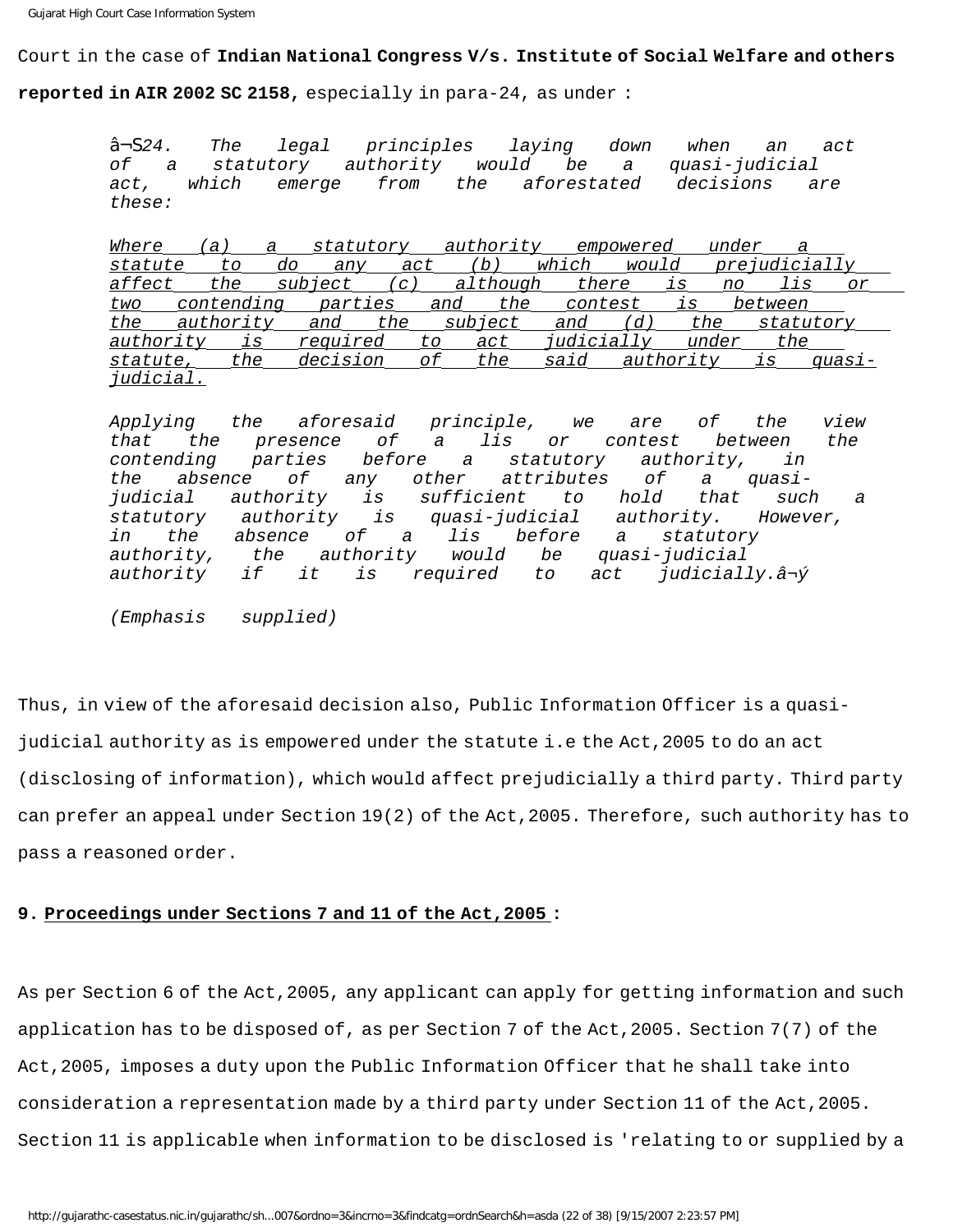third party' and has been treated as confidential, by that third party. To know, Whether information 'relating to or supplied by the third party' has been treated as confidential by that third party, Public Information Officer has to give notice. Public Information Officer cannot unilaterally decide, on its own, that the information, sought for by the applicant, is confidential or not. Whether information has been treated as **confidential**, by the third party or not, that can be said only by the third party and upon getting such submission in writing or orally, Public Information Officer has to consider them while taking a decision about disclosure of information. Looking to the aforesaid provision of Section 7(7) read with Section 11 of the Act,2005, it appears that **which document or information has been treated as confidential by that third party that ought to be disclosed by the third party** in reply of the show cause notice, which must be given by Public Information Officer as stated hereinabove. Submission can be made even orally before the Public Information Officer. These words are sufficient enough to impose duty upon Public Information Officer to give personal hearing to a third party. In fact, Public Information officer if discloses the information in violation of the provisions of the Act,2005 and if the appeal is preferred by the third party and if he succeeds, it is difficult to get back such information from the original applicant. Public Information Officer or any authority under the Act,2005 if is deciding the disclosure of the information relating to third party or supplied by the third party, which has been treated as confidential by that third party and if any application for stay of the order is applied, it ought to be granted for a reasonable period, so that the third party can prefer First Appeal or Second Appeal.

# **10. Whether time limit prescribed for imparting information dilutes the principles of natural justice :**

It is vehemently submitted by learned counsel for the original applicant that very rigid and time bound schedule has been given to the Public Information Officer, under the Act,2005. No sooner did the application is received for getting information, the clock starts. If the information is not supplied within time bound schedule, drastic are the consequences. There is a presumption under Section 7(2) that if the information is not supplied within time, it shall be deemed to have refused. Under Section 20 of the Act, 2005, Public Information Officer or the responsible Officer is liable for the penalty and,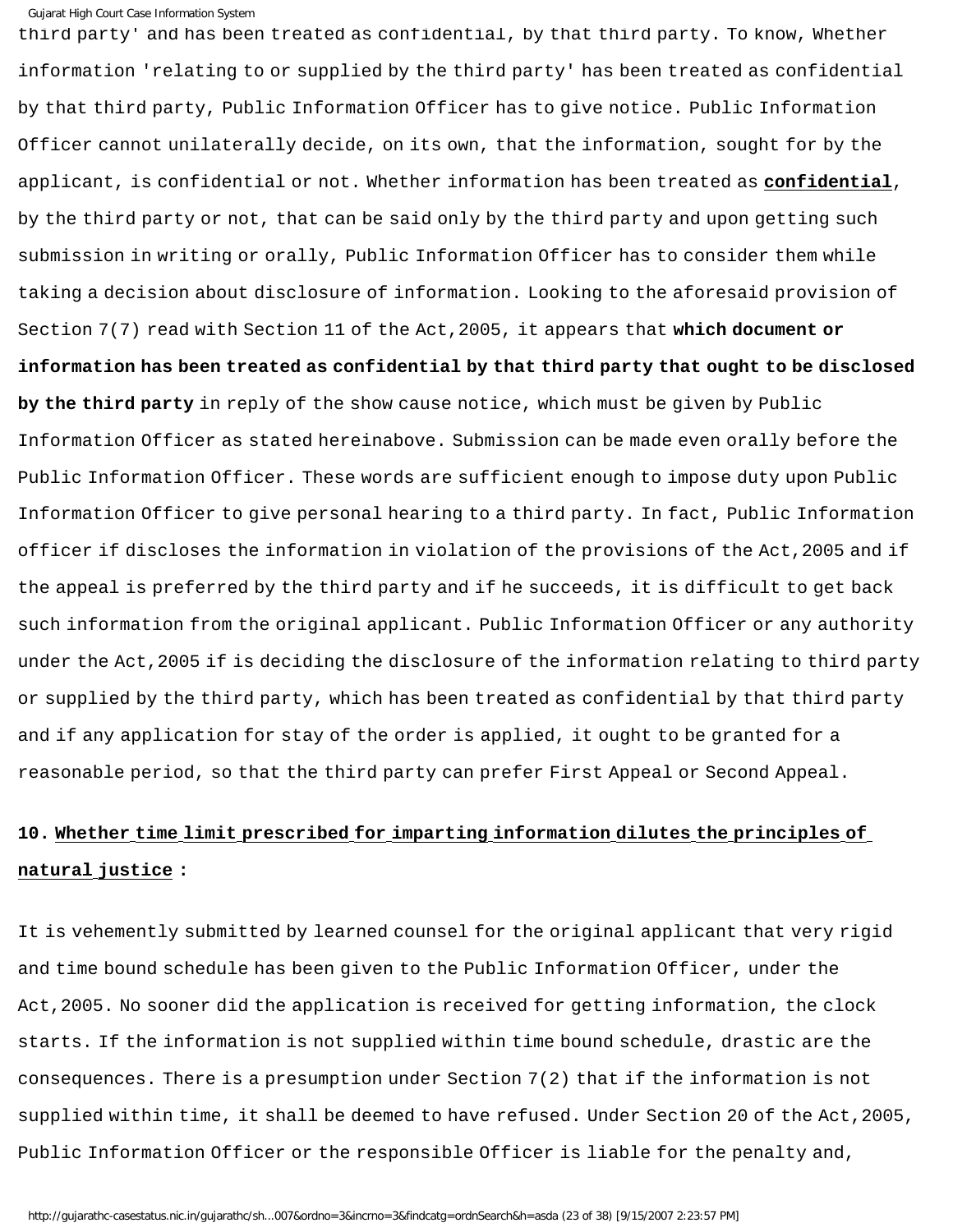therefore, there is no need by Public Information Officer to hear the third party. This contention is not accepted by this Court for the reasons as stated hereinabove and looking to Sections  $7(7)$ ,  $11(1)$ ,  $11(3)$ ,  $11(4)$  read with Section  $19(2)$  and  $19(4)$ , it is the duty vested in Public Information Officer to invite a submission from a third party. Such submission can be in writing or orally. They must be considered by the Public Information Officer. Right to make oral submissions, means right of personal hearing. Even under Rule 6 (4)(v) of the Gujarat Right to Information Rules,2005, third party may be heard by First Appellate Authority and, under Section 19(4), explicitly and unequivocally, a right of personal hearing is given. As per the Act,2005-

> (i) written notice to third party must be given [as per Section 11(1)];

(ii) third party can make submissions in writing or orally;

(iii) these submissions must be kept in view [as per Section  $11(1)$ ] or shall have to be considered [as per Section 7(7)] by Public Information Officer;

(iv) Public Information Officer has to pass speaking order or Public Information Officer has to give reasons, if information 'relating to or supplied by third party and has been treated as confidential by that third party' is to be disclosed;

(v) copy of this order must be given to third party [as per Section 11(3)];

(vi) third party has to be informed that he can prefer an appeal [as per Section 11(4)];

(vii) right of First Appeal is given to third party [as per Section 19(2)];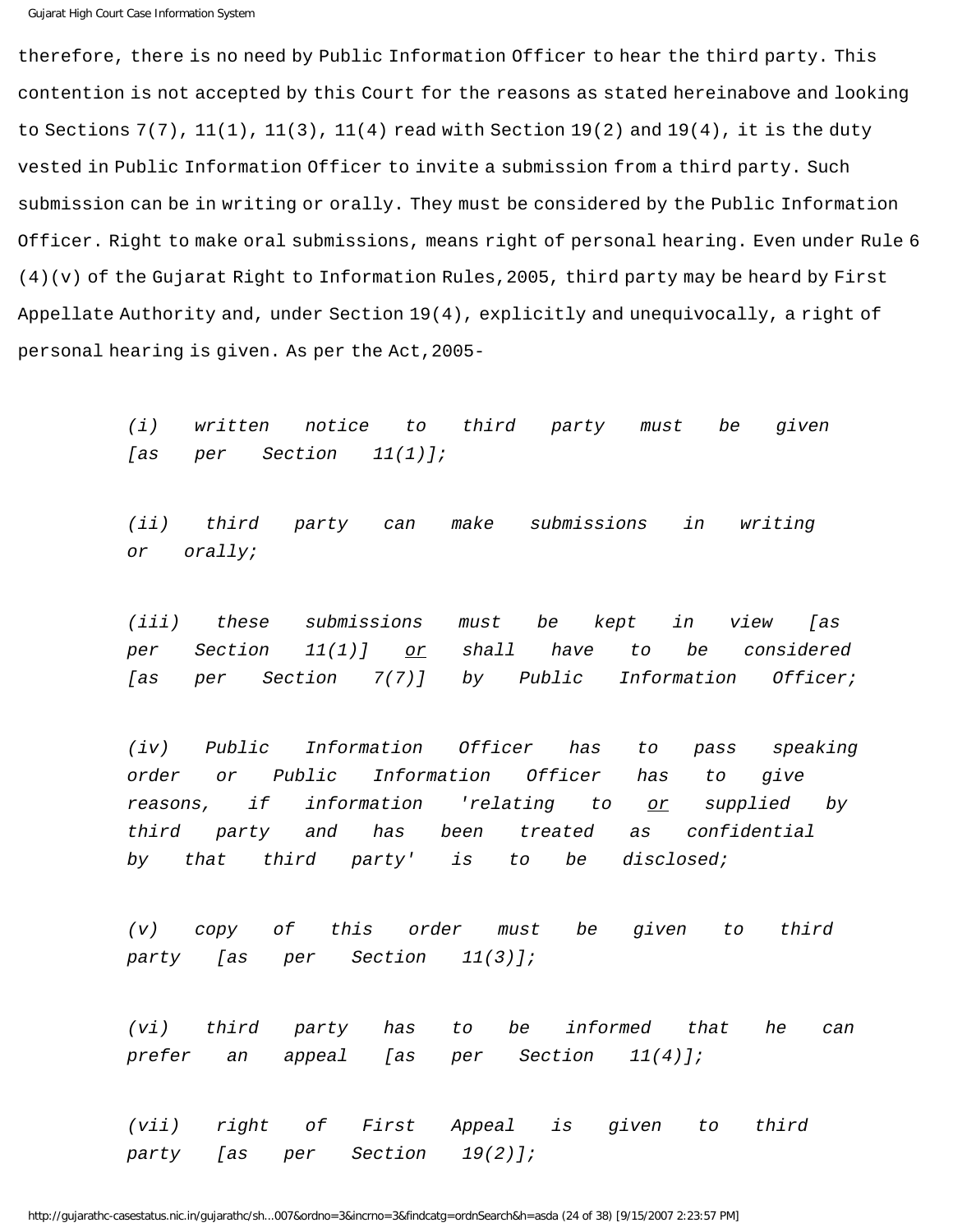(viii) right of Second Appeal is also given to third party [under Section 19(3)]

 $(ix)$  Under Rule  $6(4)(v)$  of the Gujarat Information Rules,2005, third party can get opportunity of personal hearing before First Appellate Authority.

(x) duty is also imposed upon Second Appellate Authority to provide opportunity of hearing to third party [as per Section 19(4)].

In view of these provisions under the Act, 2005, I am clearly of the opinion that time bound schedule given under the Act, 2005, is not ousting a right of hearing vested in a third party before imparting information to the applicant, 'relating to or supplied by that third party and has been treated as confidential'. Confidentiality of the information is such a vital subject that it requires proper understanding by Public Information Officer. Looking to the aforesaid provisions of the Act,2005, hearing of third party is a must. Time bound schedule given under the Act, 2005 should be kept in mind and hearing ought to be over, keeping in mind, the time bound schedule given under the Act. It has been held by Hon'ble Supreme Court in the case of **Dr.Rashlal Yadav V/s. State of Bihar and others reported in (1994)5 SCC 267,** especially in para 6, relevant part of para-6 reads as under:

â¬S............................................. If the statute confers drastic powers it goes without saying that such powers must be exercised in a proper and fair manner. Drastic substantive laws can be suffered only if they are fairly and reasonably applied. In order to ensure fair and reasonable application of such laws courts have, over a period of time, devised rules of fair procedure to avoid arbitrary exercise of such powers. <u>True it is, the rules</u> of natural justice operate as checks on the freedom of administrative action and <u>often prove time-consuming but</u> that is the price one has to pay to ensure fairness in administrative action. And this fairness can be ensured by adherence to the expanded notion of rule of natural justice. Therefore, where a statute confers wide powers on an administrative authority coupled with wide discretion, the possibility of its arbitrary use can be controlled or checked by insisting on their being exercised in a manner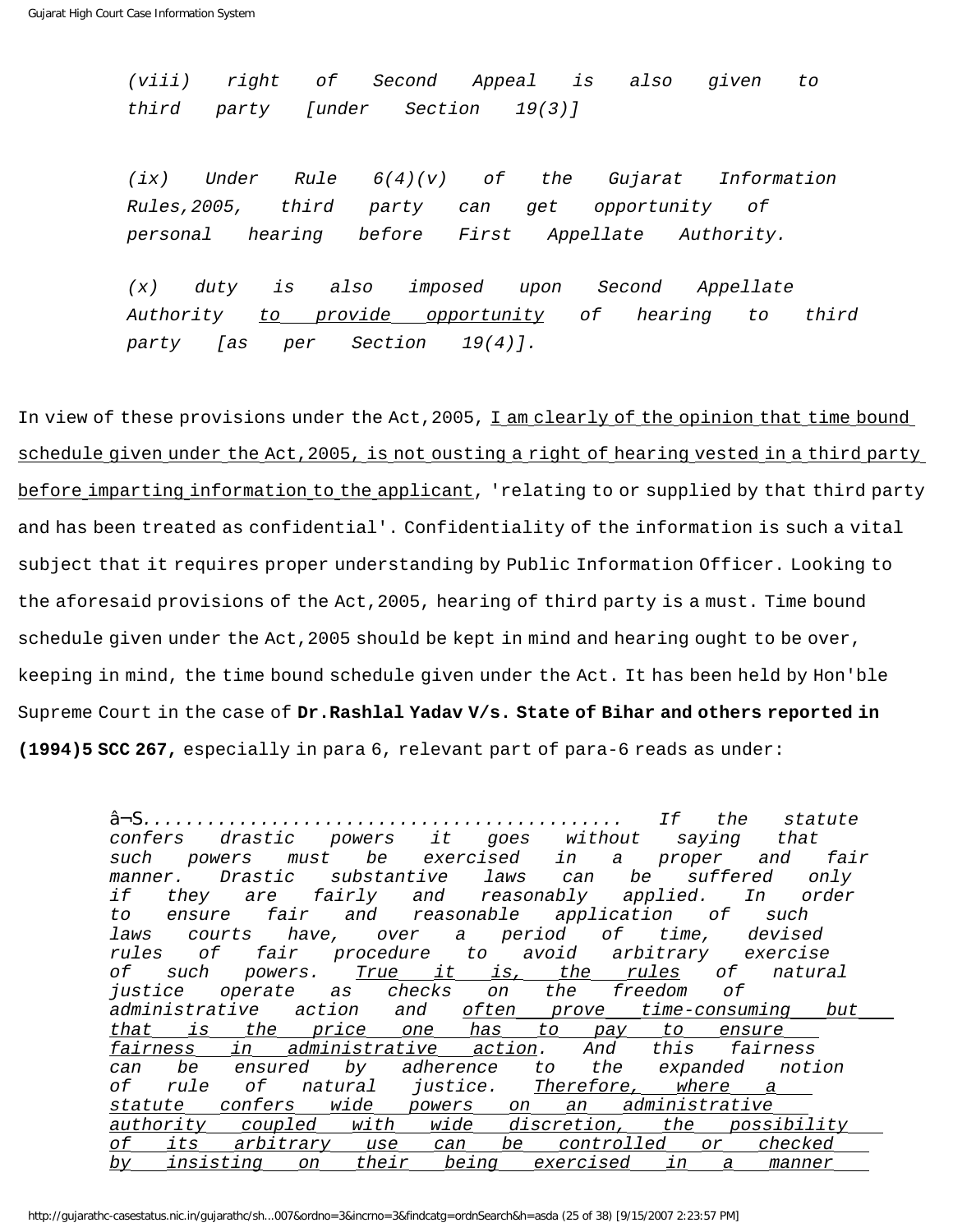which can be said to be procedurally fair. Rules of natural justice are, therefore, devised for ensuring fairness and promoting satisfactory decision-making. Where the statute is silent and a contrary intention cannot be implied the requirement of the applicability of the rule of natural justice is read into it to ensure fairness and to protect the action from the charge of arbitrariness. Natural justice has thus secured a foothold to supplement enacted law by operating as an implied mandatory requirement thereby protecting it from the vice of arbitrariness. Courts presume this requirement in all its width as implied unless the enactment supplies indications to the contrary as in the present case. ..............â¬ý (Emphasis supplied)

Thus, unless the law expressly or by necessary implication excludes the application of the rule of natural justice, Courts will read the said requirement in enactments that are silent and insist on its application. Looking to the provisions of Section 7(7), 11(1), 19 (2), 19(3) and 19(4), I am clearly of the opinion that applicability of the principles of natural justice are excluded before taking decision under Section 7 and, therefore, even if it is a time-consuming process as stated in the aforesaid para, the principles of natural justice ought to be followed to ensure fairness in the decision by Public Information Officer.

Thus, Time bound schedule given under the Act,2005 is not for ousting the hearing of a third party but is only for the prompt, quick and early disposal of the application, preferred by the applicant under Section 6 of the Act,2005, so that information can be supplied as quickly as possible to the applicant. Everything cannot be done so hurriedly that the rights given to third party under Section 11 are violated. What information has been treated as confidential by the third party is known to the third party. Public Information Officer has to understand confidentiality of the information, its effect upon the third party and has also to keep in mind, right of applicant to get information. Sometimes such informations are relating to trade or commercial secrets protected by law and, therefore, proviso has been provided under Section 11(1) of the Act,2005, that if the public interest in disclosure outweighs in importance any possible harm or injury to the interests of such third party, the disclosure of information is allowed by Section 11(1) of the Act,2005. Likewise are the provisions, vis-a-vis third party under Sections 8(d) and 8(j). But before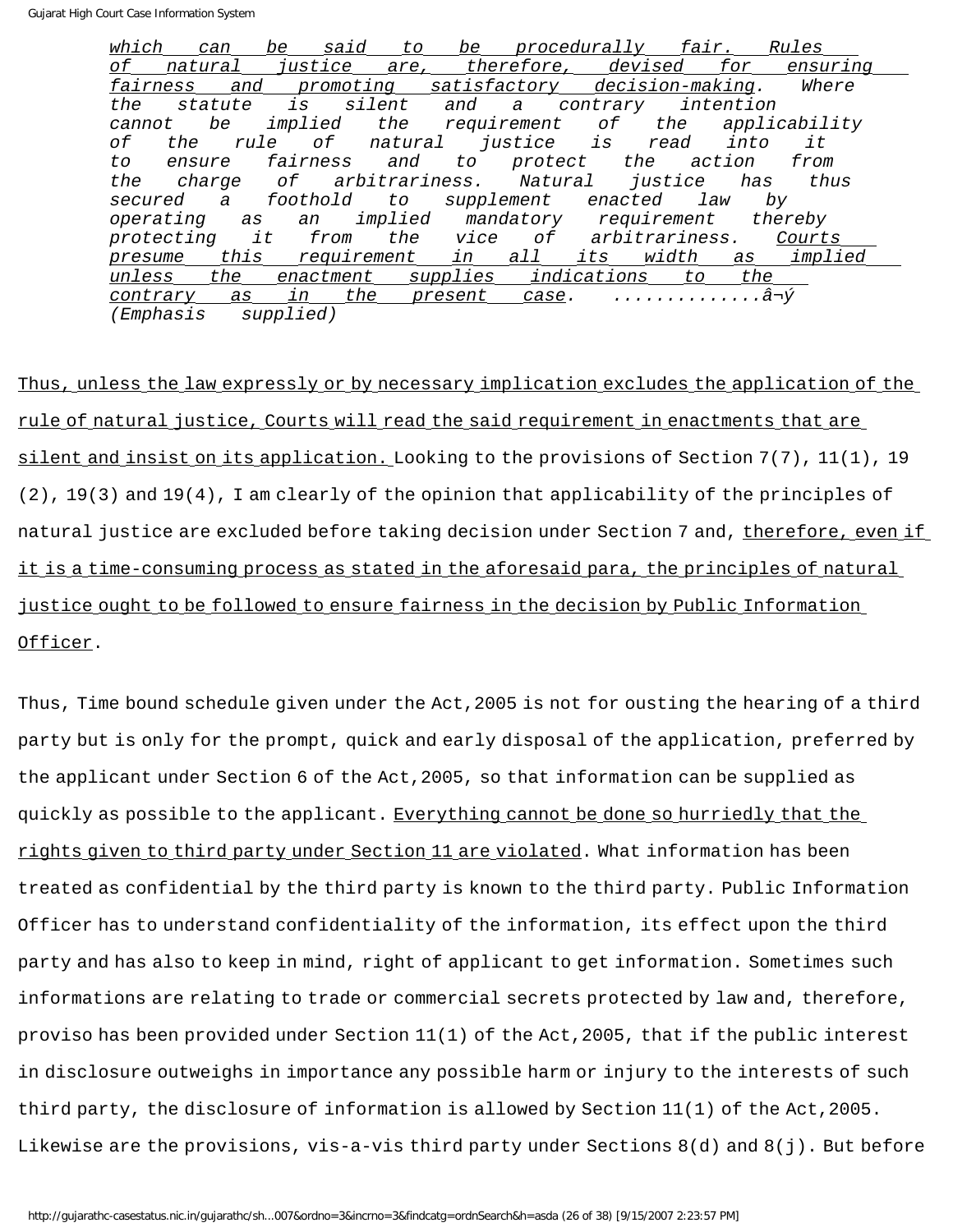arriving at this having far reaching consequences, conclusion by Public Information Officer, he ought to give an opportunity of being heard to a third party, even in existence of time bound schedule given by the Act,2005. Thus, in view of the aforesaid provisions, the principles of natural justice are not diluted, by time bound schedule given under the Act,2005.

# **11. What satisfaction must be arrived at, prior to disclosure of information about third party :**

Looking to the provisions of the Act especially Section  $8(d)$ ,  $8(j)$  and proviso to Section 11 (1) and looking to the process of disclosing information to the applicant 'relating to or supplied by the third party and treated as confidential by the third party', the Act imposes a duty upon Public Information Officer to arrive at a conclusion that public interest in disclosure outweighs, harm or injury, to the protected interest of such third party, or larger public interest warrants, disclosure of such information.

In considering whether the public interest in disclosure outweighs in importance any possible harm or injury to the interest of such third party, the Public Information Officer will have to consider the following :

> (i) The objections raised by the third party by claiming confidentiality in respect of the information sought for.

(ii) Whether the information is being sought by the applicant in larger public interest or to wreak vendetta against the third party. In deciding that the profile of person seeking information and his credentials will have to be looked into. If the profile of the person seeking information, in light of other attending circumstances, leads to the construction that under the pretext of serving public interest, such person is aiming to settle personal score against the third party, it cannot be said that public interest warrants disclosure of the information solicited.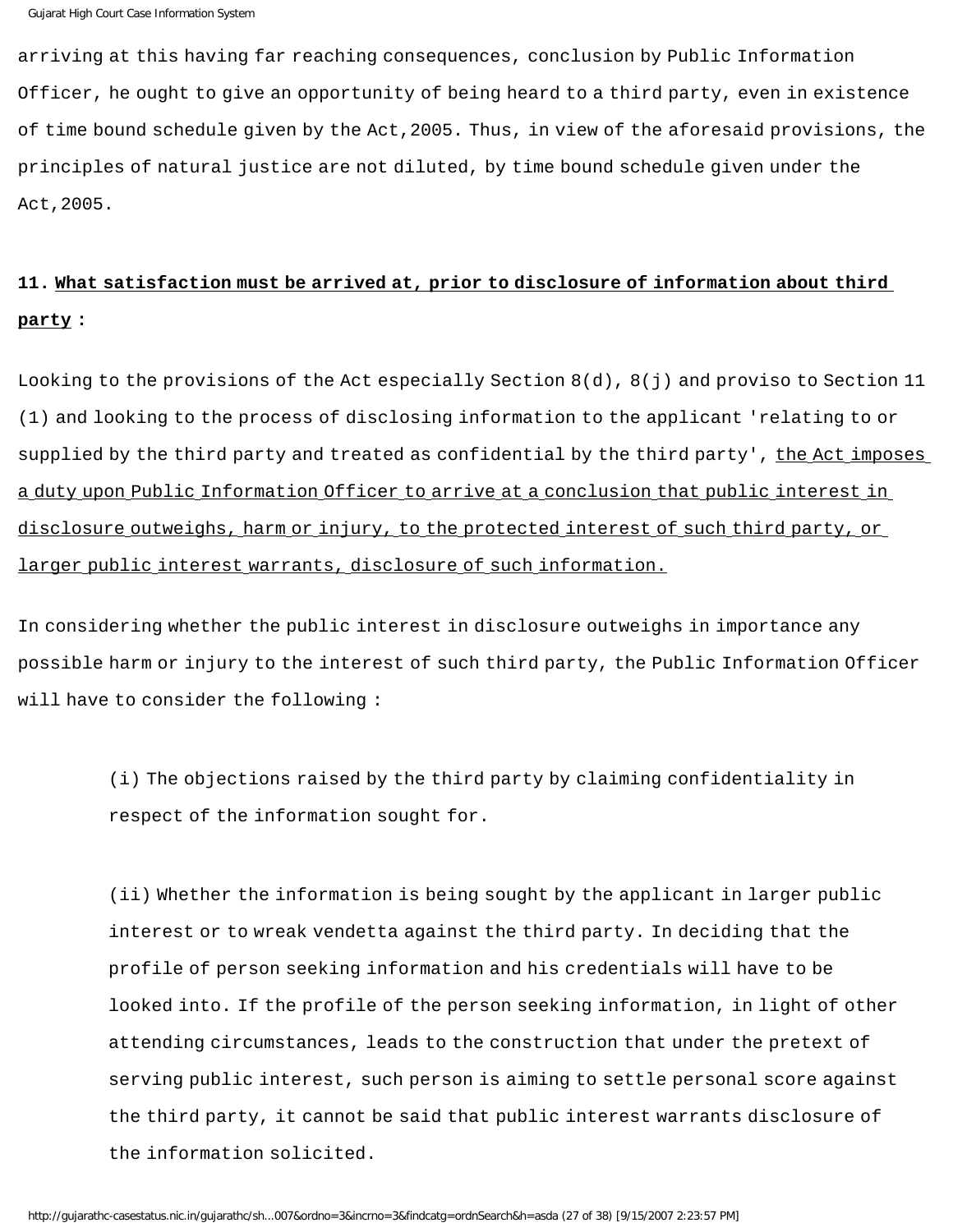(iii)The Public Information Officer, while dealing with the information

relating to or supplied by the third party, has to constantly bear in mind that

the Act does not become a tool in the hands of a busy body to settle a personal

score.

Learned counsel for the petitioner has relied upon the decision rendered by Hon'ble Supreme Court in the case of **Ashok Kumar Pandey V/s. State of West Bengal and others reported in AIR 2004 SC 280**, especially in paras 12 and 14, read as under:

> â¬S12. Public interest litigation is a weapon which has to be used with great care and circumspection and the judiciary has to be extremely careful to see that behind the beautiful veil of public interest an ugly private malice, vested interest and/or publicity seeking is not lurking. It is to be used as an effective weapon in the armory of law for delivering social justice to the citizens. The attractive brand name of public interest litigation should not be used for suspicious products of mischief. It should be aimed at redressal of genuine public wrong or public injury and not publicity oriented or founded on personal vendetta. As indicated above, Court must be careful to see that a body of persons or member of public, who approaches the Court is acting bona fide and not for personal gain or private motive or political motivation or other oblique consideration. The Court must not allow its process to be abused for oblique considerations. Some persons with vested interest indulge in the pastime of meddling with judicial process wither by force of habit or from improper motives. Often they are actuated by a desire to win notoriety or cheap popularity. The petitions of such busy bodies deserve to be thrown out by rejection at the threshold, and in appropriate cases with exemplary costs.

> 14. The Court has to be satisfied about (a) the credentials of the applicant; (b) the prima facie correctness or nature of information given by him; © the information being not vague and indefinite. The information should show gravity and seriousness involved. Court has to strike balance between two conflicting interests; (i) nobody should be allowed to indulge in wild and reckless allegations besmirching the character of others; and (ii) avoidance of public mischief and to avoid mischievous petitions seeking to assail, for oblique motive, justifiable executive actions. In such case, however, the Court cannot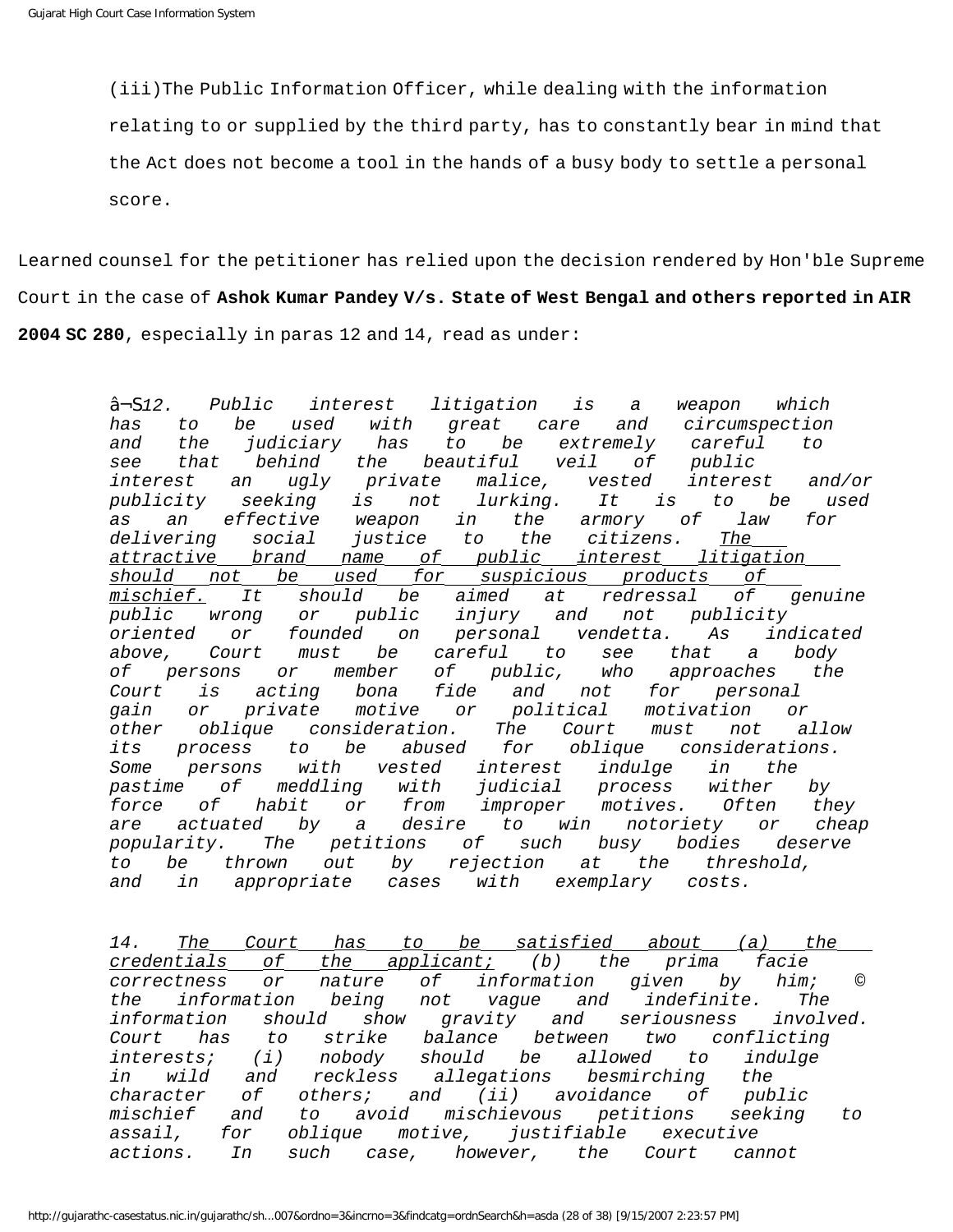afford to be liberal. It has to be extremely careful to see that under the guise of redressing a public grievance, it does not encroach upon the sphere reserved by the Constitution to the Executive and the Legislature. The Court has to act ruthlessly while dealing with imposters and busy bodies or meddlesome interlopers impersonating as public-spirited holy me. They masquerade as crusaders of justice. They pretend to act in the name of Pro Bono Publico, though they have no interest of the public or even o their own to protect.â¬ý

(Emphasis supplied)

Thus, for arriving at a conclusion that public interest in disclosure outweighs, harm or injury, to the protected interest or larger public interest warrants disclosure of such information, credentials of the applicant or profile of a person should also be kept in mind.

Thus, the aforesaid factors will be considered by Public Information Officer before disclosing the information â¬Srelating to or supplied by a third party and has been treated as confidential by that third partyâ¬ý. To arrive at this conclusion, Public Information Officer has to give notice to a third party. They ought to allow a third party to make a submission thereafter, he must hear the third party and finally, he has to pass a speaking order. In the facts of the present case, no conclusion has been arrived at by the concerned respondent authorities, and, hence, the orders passed by concerned respondent authorities deserve to be quashed and set aside.

## **12. Proceedings under Sections 18 and 19 of the Act,2005 :**

Learned counsel for the petitioners submitted that though no second appeal was preferred by the applicant before respondent No.1, respondent No.1 passed an order on 31st January, 2007 to disclose the information and the matter was remanded to respondent No.2. The Second Appellate Authority remanded the matter to the First Appellate Authority and, thereafter, mathematically and without application of mind, rest of the authorities have followed the direction dated 31<sup>st</sup> January, 2007. In response to this, it is contended by learned counsel for respondent No.1 that Sections 18, 19 and 20 are read simultaneously and not in isolation, then, extent, width and nature of the power is given under Section 18 of the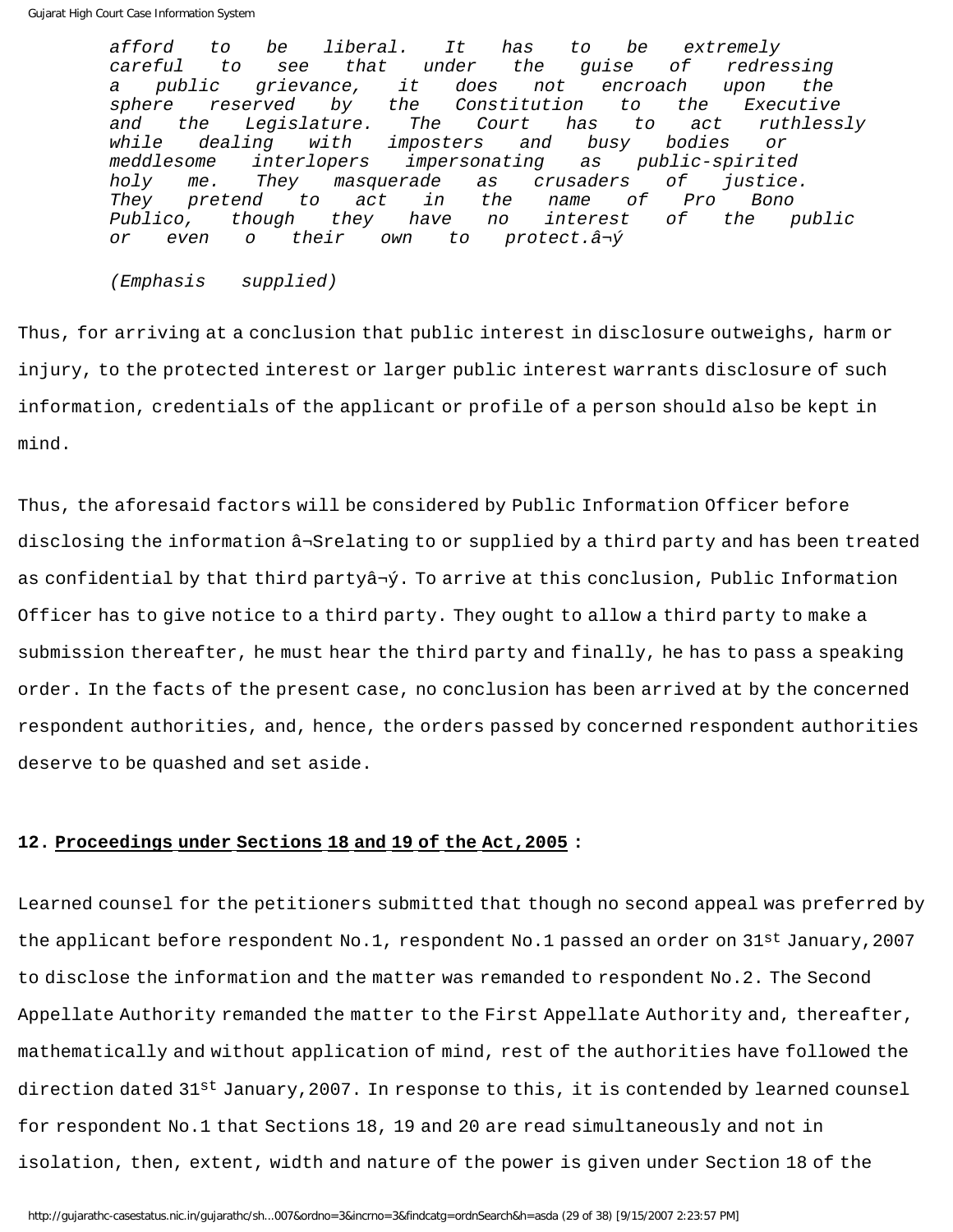Act,2005. If there is any complaint, it will be considered as per Section 18 and if the complaint is received, the order can be passed by respondent No.1, without giving any opportunity of being heard to the third party. Section 19 pertains to appeals (First Appeal as well as Second Appeal) and Section 20 pertains to penalty and, therefore, it is submitted by learned counsel for respondent No.1 that there is no illegality by respondent No.1 in passing an order dated 31st January,2007. This contention of respondent No.1 is not accepted by this Court mainly for the reasons as stated hereinabove that a third party has got certain rights under the provisions of the Act,2005, as confidential information is to be disclosed or supplied to the applicant. Confidentiality of the information cannot be ignored by Public Information Officer. In the facts of the present case, as stated hereinabove, the informations which were asked by the applicant were relating to the third party. He preferred an application on 25<sup>th</sup> July, 2006 to the respondent No.3 under Section 6 of the Act,2005. The respondent No.3 transferred the said application to respondent No.4 on 29<sup>th</sup> July,2006, respondent No.3, who is Public Information Officer at Ahmedabad had correspondingly brought to the notice of the applicant that he may contact respondent No.4 for getting information, who is Public Information Officer at Jamnagar. This communication is dated 29<sup>th</sup> August, 2006. Being aggrieved by this communication, the applicant had preferred an application before respondent No.1, who is Second Appellate Authority. Looking to the facts of the case, he passed a final order, (which could have been passed by Public Information Officer, after following procedure as referred hereinabove) and remanded the matter to respondent No.2 (who is first Appellate Authority). There is no such provisions under the Act,2005 for remanding such application to respondent No.2 because it was a complaint under Section 18. As per learned counsel appearing for respondent No.1, in fact, no second appeal was preferred before respondent No.1 by the original applicant. Nothing was decided by the first Appellate Authority and, therefore, there is no question of remanding the matter to respondent No.2 whatsoever arises and that too, with the final decision to impart information as prayed for by the original applicant and because of his order dated 31st January,2007, which is totally in violation of provisions of the Act,2005 and in violation of principles of natural justice. I accept this contention. Respondent No.1 cannot pass an order dated 31st January, 2007. Looking to Section 18(1) empowers to inquire into a complaint. As per Section 18(2), if there are reasonable grounds, State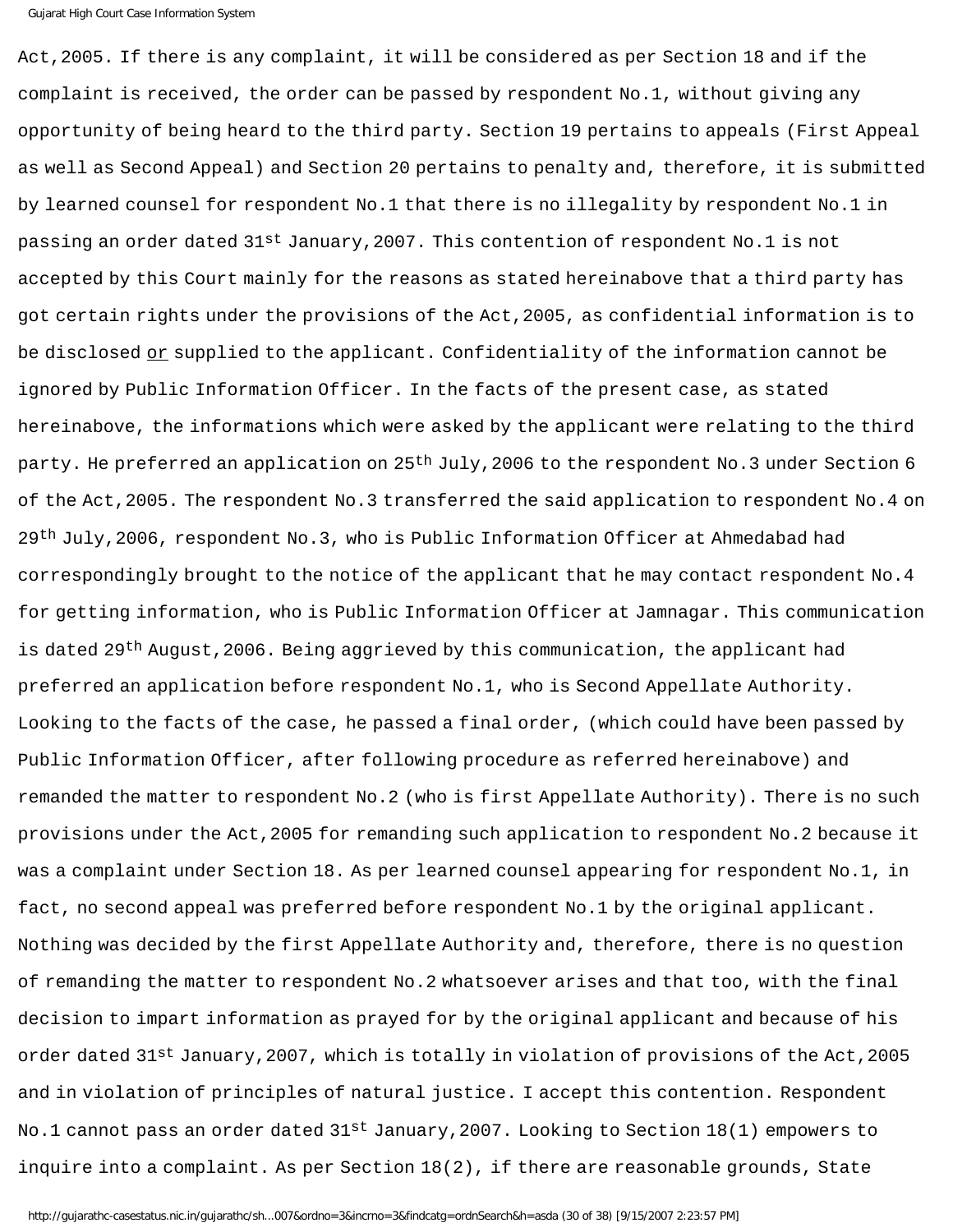Information Commission can hold inquiry. As per Section 18(3) provides teeth for holding inquiry. Certain powers vested in Civil Court under Civil Procedure Code have been invested in the Commission. Scope of Section 18 is different from Section 19. Section 19 provides Appeals (First Appeal and Second Appeal). In appeal, order passed by lower authority can be quashed or it can be amended or modified or can be upheld. Appeal is continuation of earlier proceedings.

In the facts of the present case, order dated 31<sup>st</sup> January, 2007 passed under Section 18. No appeal was preferred under Section 19. In fact, State Information Commission has no power or jurisdiction to pass such order under Section 18, for the following reasons :

> (i) The Information Commission has no authority or jurisdiction to pass an order directing the Appellate Authority to part with information under Section 18 of the Act.

(ii) The order clearly indicates that the Appellate Authority is left with no discretion except to issue suitable directions and to arrange to provide information.

(iii)No scope has been left for the Assistant Public Information Officer or the Public Information Officer to decide the matter considering the provisions of Section 11.

(iv) Direction is given that the lower authorities should not only provide information, but to furnish to the Commission the information so provided.

(v) The power under Section 18 is limited to hold an inquiry into a complaint and if necessary, impose penalties under Section 20. It is not an appellate power for the appellate power is found in Section 19.

(vi) The effect of the order dated 31.01.2007 is that the petitioner has been completely deprived of statutory right of appeal. This would be evident from the fact that the Labour Commissioner has been directed to furnish information and further the Labour Commissioner has directed in turn the Assistant Labour Commissioner vide order dated 09.03.2007 to disclose the information. All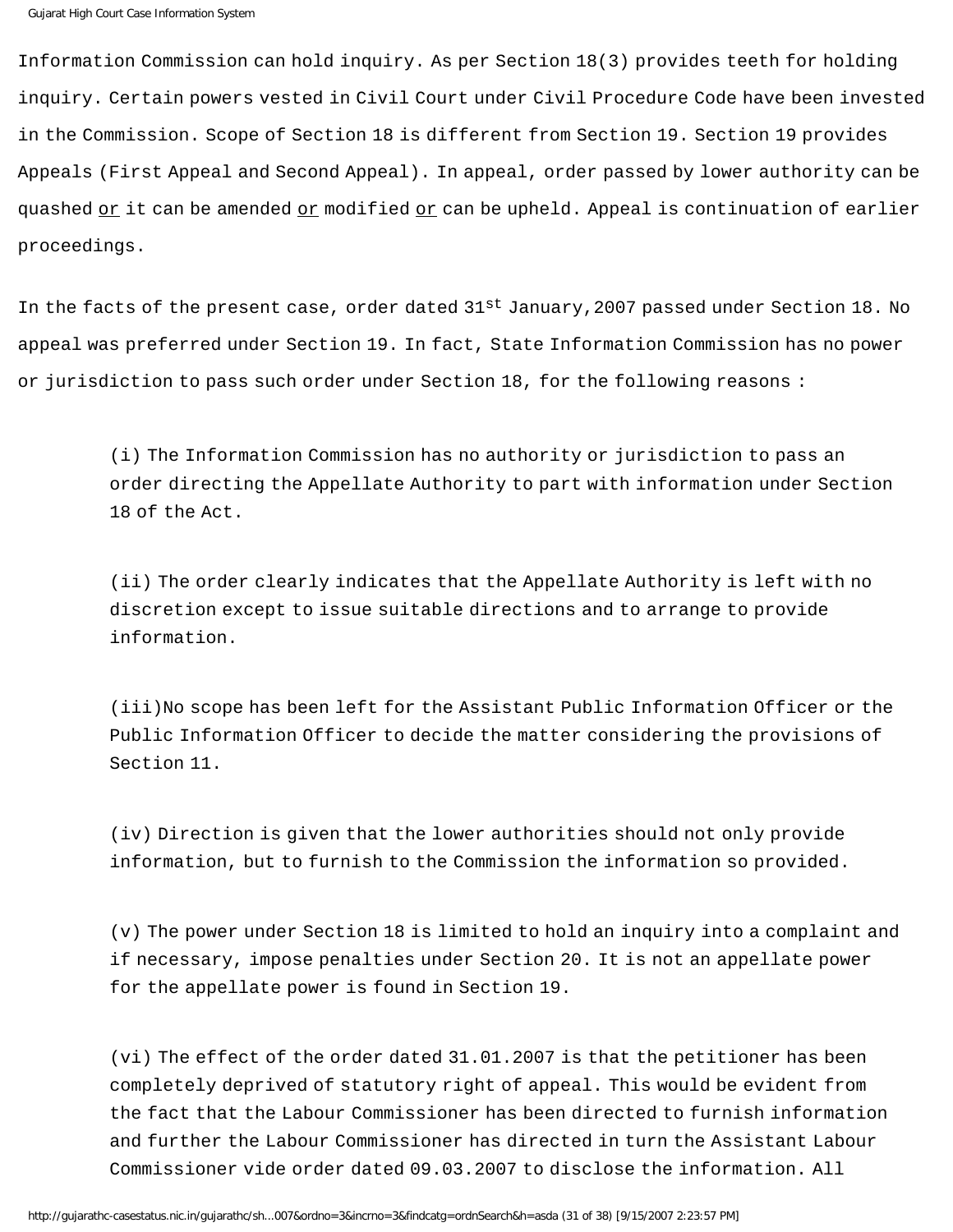appeals in the circumstances have become nugatory. Alternative remedy, which would be generally available, is completely lost in view of the order passed by the Information Commissioner.

It appears that rest of the authorities have mechanically followed that order dated 31st January,2007. Respondent No.2 is the first Appellate Authority, who directed from Ahmedabad on 9<sup>th</sup> March, 2007 to furnish the information. As per order dated 31st March, 2007, direction was given by respondent No.2 at Ahmedabad for information to be supplied by respondent No.4, who is at Jamnagar and on the very same day, respondent No.4, who is at Jamnagar supplied information to the original applicant because of direction in the order dated 31<sup>st</sup> January, 2007. An order passed by the Officer at Ahmedabad, whether was properly read or understood by Officer at Jamnagar is not even properly coming on the record of the present case. The distance between Ahmedabad and Jamnagar is more than 300 kms. As this Court is quashing and setting aside the impugned three orders passed by respondent Nos.1,2 and 4 on the ground of violation of principles of natural justice, on the ground of orders being non-speaking orders and passed without giving notice and opportunity of personal hearing to the third party, this Court is not much analyzing scope of Section 18 read with Section 19 of the Act,2005 and this point is kept open whether Sections 18 and 19 are working independently or not. **A thing which cannot be done directly, can never be done indirectly. A right vested in the third party directly under Section 11(1) read with Section 7(7) of the Act,2005 cannot be taken away by respondent No.1** treating the application preferred by the original applicant dated  $7<sup>th</sup>$  September, 2006 as the complaint under Section 18 of the Act,2005. In other words, information which cannot be given under Section 7, can never be given under Section 18. Because Section 7 is to be read with Section 11(1), without hearing third party, no information can be supplied if it is relating to or supplied by third party and has been treated as confidential by the third party. Thus, a grave error has been committed by respondent No.1 in passing the order dated 31st January, 2007, which is apparent on the face of the record.

#### **13. Locus standi :**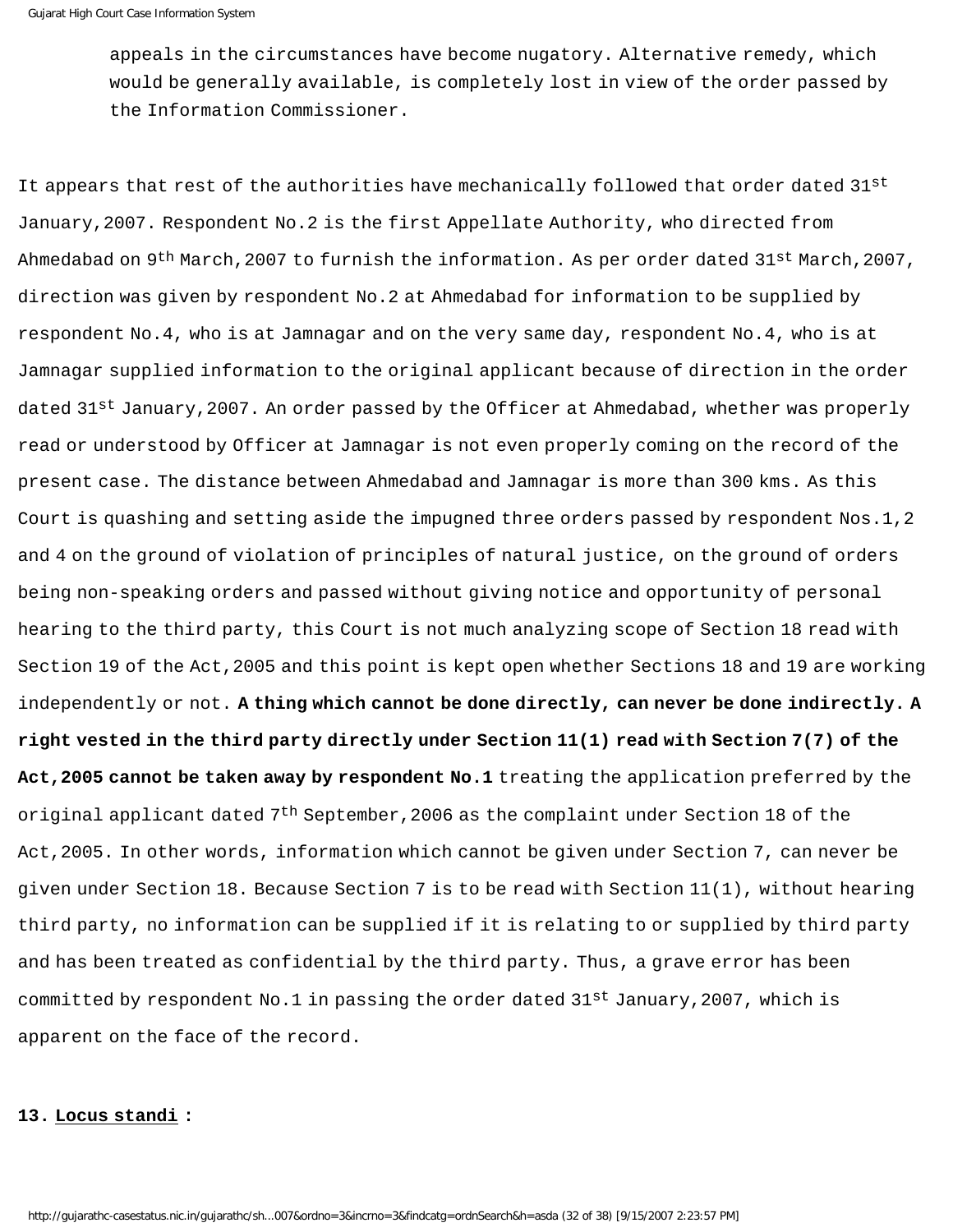It is submitted by learned counsel for the original applicant that the petitioners have no locus standi to file these petitions. Looking to the provisions of the Act and the information asked by the original applicant, the information is relating to the present petitioner and its group Companies. Petitioner and its group Companies are third party under Section 2(n) of the Act,2005 and there are also allegation as to commercial rivalry. Two Suits have been filed by the original applicant bearing Civil Suit No.1431 of 2003 and Civil Suit No.3189 of 2002. The commercial rivalry is referred to in para 6 and 6-A in respective plaints. Learned counsel for the petitioners submitted that more than a dozen criminal complaints have been filed by Union of India through its Officers, Serious Fraud and Investigation Office, Ministry of Company Affairs, New Delhi, against the applicant. 32 such applications have been given by the very same applicant seeking information about the petitioner and its group companies. The figure 32 has gone upto more than half a century by now. Profile of a person is also to be seen by Public Information Officer for arriving at conclusion as to whether public interest, in disclosure outweighs harm or injury to the private or protected of the third party or whether larger public interest warrants disclosure of such information. With this texture of fabric of facts, I am of the clear opinion that the petitioners have locus standi to prefer these petitions.

## **14. Procedure to be followed when order is against third party :**

Right to get information and right to treat the particular information as confidential is to be seen through the provisions of the Act,2005 by Public Information Officer before disclosing the information because once the information is disclosed, which is confidential, it is extremely difficult for the higher / Appellate Courts to put the clock back. Release of information is like air or smell. Once it is allowed to spread over, it cannot be called back, by Appellate Forums. Therefore if the stay is prayed, by third party, against disclosure of information, relating to or supplied by third party and has been treated as confidential by that third party, it ought to be given, at least till appeal period is over. There is no restriction upon applicant, for further transmission of information, after getting the same. If stay is not granted, perhaps, no fruits of favourable order in Appeal can be enjoyed by third party. In practical sense, order cannot be upset by higher forums. Once information is allowed to go in the hand of applicant, it is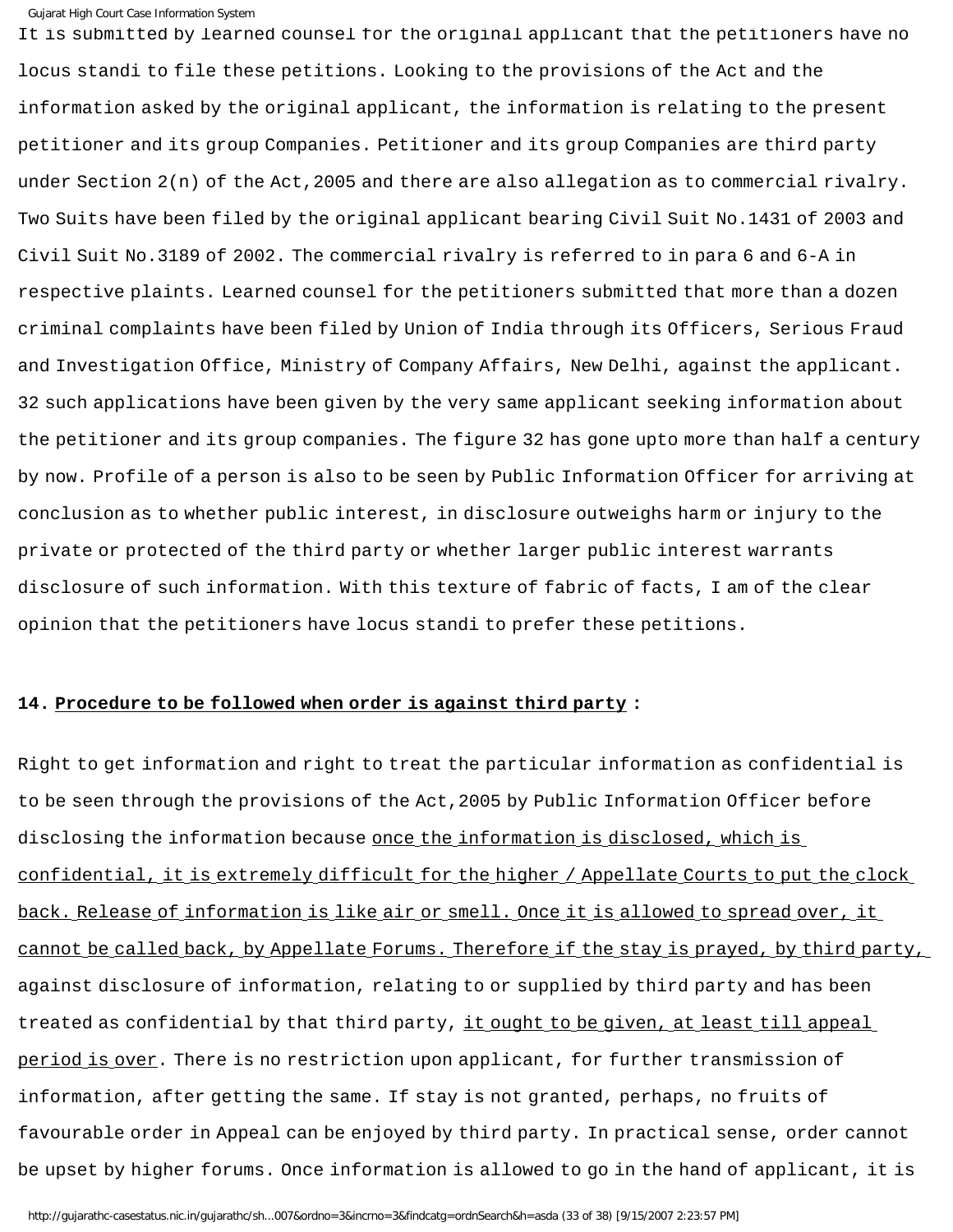irreversible process. It makes practically First Appeal or Second Appeal or Writ petition, infructuous or every time relief will have to be moulded. Therefore, to make First Appeal or Second Appeal, effective, stay ought to be granted, if the decision is against the third party under Right to Information Act,2005.

Confidential information ought not be disclosed by the Public Information Officer except for the situation, which are referred to hereinabove. Exceptions are mentioned in the Act,2005 especially in Sections 8 and 9 of the Act,2005. As stated hereinabove, Public Information Officer should keep in mind public interest outweigh harm or injury to the protected interest or Public Information Officer has to draw attention of his mind that larger public interest warrants disclosure of such information. In the facts of the present case, no such conclusion has been arrived by any of the respondent authorities and, therefore, impugned orders affect the petitioners and hence have locus standi to challenge the impugned orders.

## **15. Rights of third party :**

There are certain rights conferred by the Act,2005 to the third party, prior to disclosure of information. Likewise, as stated hereinabove, there are also certain rights, which are vested in the third party, after an order of disclosure of the information 'relating to or supplied by the third party and has been treated as confidential by that third party'. As per Section 2(n) of the Act,2005, the present petitioner is a third party. Looking to the provisions of the Act,2005, especially Section 7(7), 8(d) and 8(j) read with Section 11 as well as under Section 19 of the Act, 2005, third party has certain rights, in relation to disclosure of information relating to third party or supplied by third party :

## **Pre-decisional Rights :**

(i) As per Section 11 of the Act,2005, third party should be given a written notice if Public Information Officer intends to disclose or supply, the information 'relating to or supplied by the third party';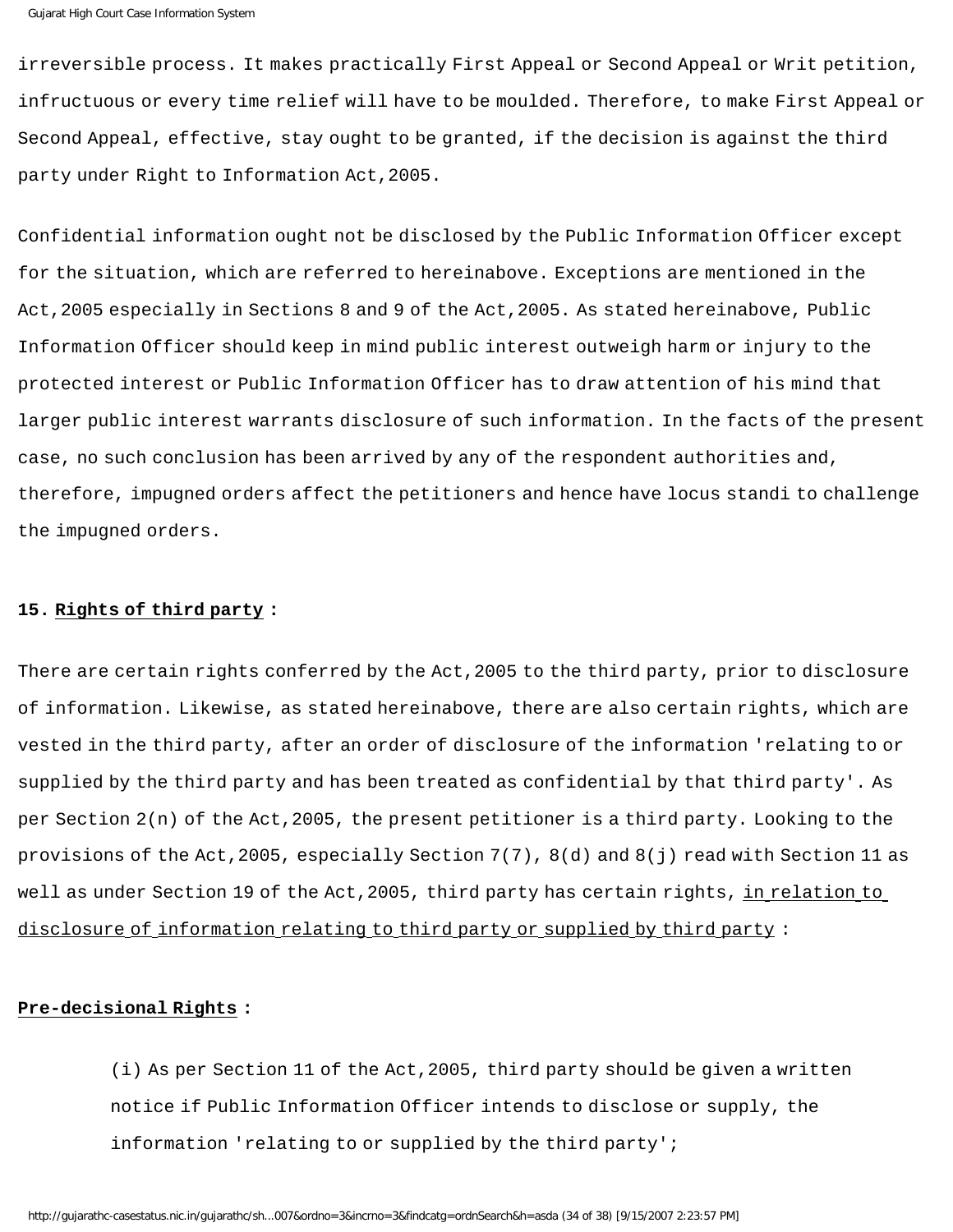(ii) The said notice ought to be given by the Public Information Officer as to which information is asked by the applicant about the third party. Thus, nature of information asked by the applicant has to be revealed in the said notice;

(iii) Third party has right to treat the said information as confidential, looking to the several factors, viz. nature of business of the third party, nature of commercial transactions, looking to the nature of correspondence with other various Institutes, looking to the nature of reports supplied by the third party or supplied by some other Institutions about the third party, etc. Third party can treat the information as confidential at any stage, prior to grant or disclosure of information to the original applicant, by Public Information Officer;

(iv) Third party ought to be invited to make a submission in writing or orally by Public Information Officer;

(v) It is a right vested in the third party that such submission shall be kept in view, while taking a decision by Public Information Officer about disclosure of information (as per Section 11(1) of the Act,2005) or third party has right that the Public Information Officer shall take into consideration the representation made by a third party under Section 11 (as per Section 7(7) of the Act,2005);

(vi) Third party has a right of personal hearing to be given by Public Information Officer. Looking to Section 8(d) and 8(j) and proviso to Section 11 (1), disclosure of information may be allowed, (i) if public interest in disclosure, outweighs, harm or injury to the protected interest of third party, or

(ii) if larger public interest warrants the disclosure of such information. This will be a complex decision by Public Information Officer as it will have direct nexus with some of the important rights of third party. It may harm the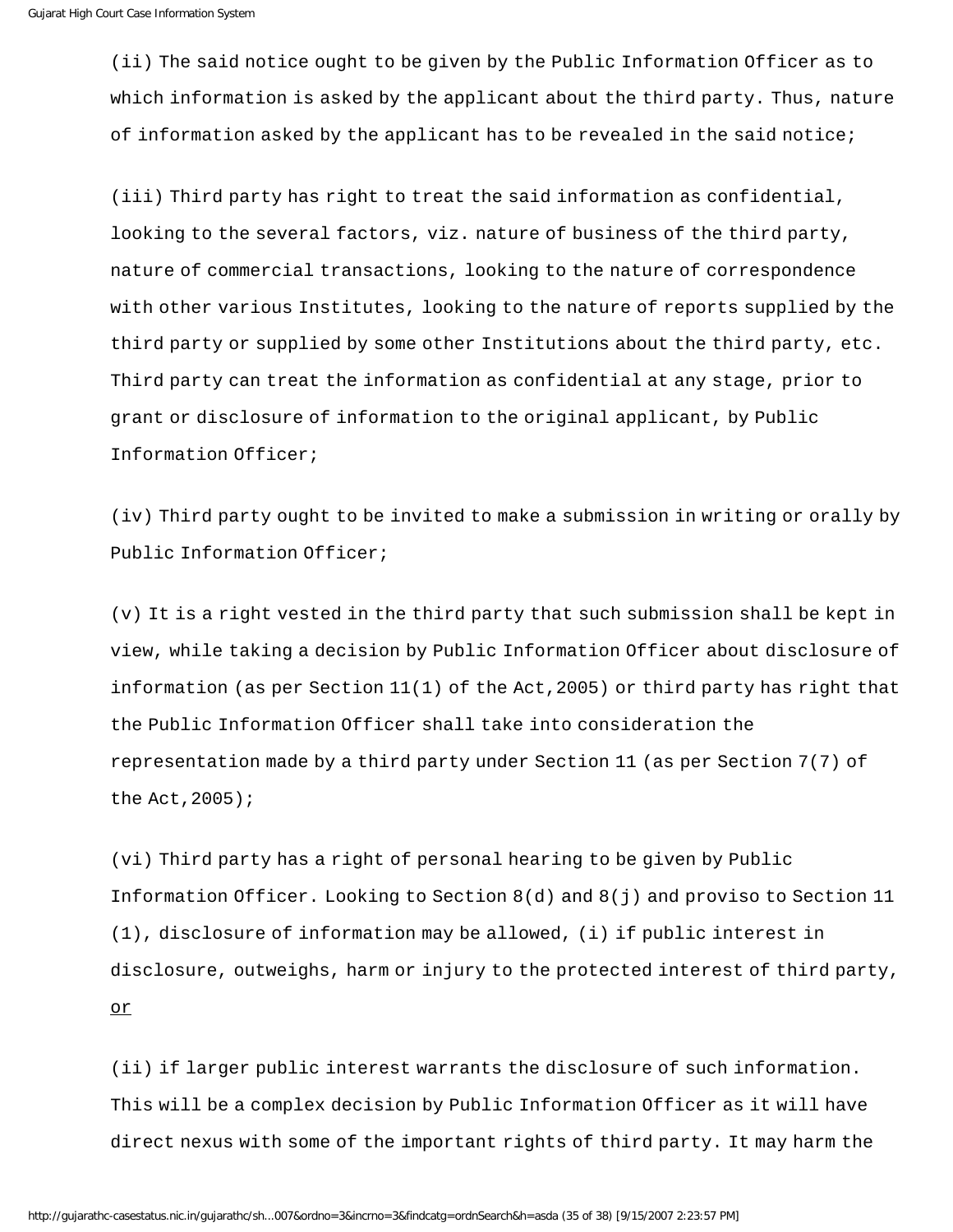competitive position of third party or it may tantamounts to unwarranted invasion, upon right of privacy;

Therefore also, in my opinion, personal hearing ought to be afforded to the third party.

(vii)Third party has a right to get speaking order. If order is not a speaking order then, the Appellate Authority cannot read the mind of the Public Information Officer. Right to prefer an appeal has been given to the third party under Section 19 of the Act, 2005. Reasons of the order, is the soul of the order, without which order has no life. Otherwise also, non-speaking order leads to arbitrariness. In case of Mr.A information will be ordered to supply whereas in other case, it can be denied. Arbitrariness and equality are sworn enemies of each other. Where arbitrariness is present, equality is absent and where, equality is present, arbitrariness is absent.

## **Post-decision Rights :**

(viii) When Public Information Officer orders to disclose an information 'relating to or supplied by third party and has been treated as confidential by that third party' under Section 7, and if third party prays for stay of operation, implementation and execution of the order to prefer an appeal, or to approach higher forum generally it ought to be given at least till appeal period is over, except for the cogent reasons, to be recorded in writing. Wrongly disclosed/supplied, confidential information relating to third party or supplied by third party, will be like spreading over, of air. It is practically impossible, for appellate forum, even if third party succeed in first appeal or second appeal or in writ petition, to order to return the wrongly disclosed information. Like smell, it will spread over from one hand to another hand, information can reach to different hands without any restriction. There is no restriction, after getting information.

(ix) It is a right vested in a third party to get notice in writing of the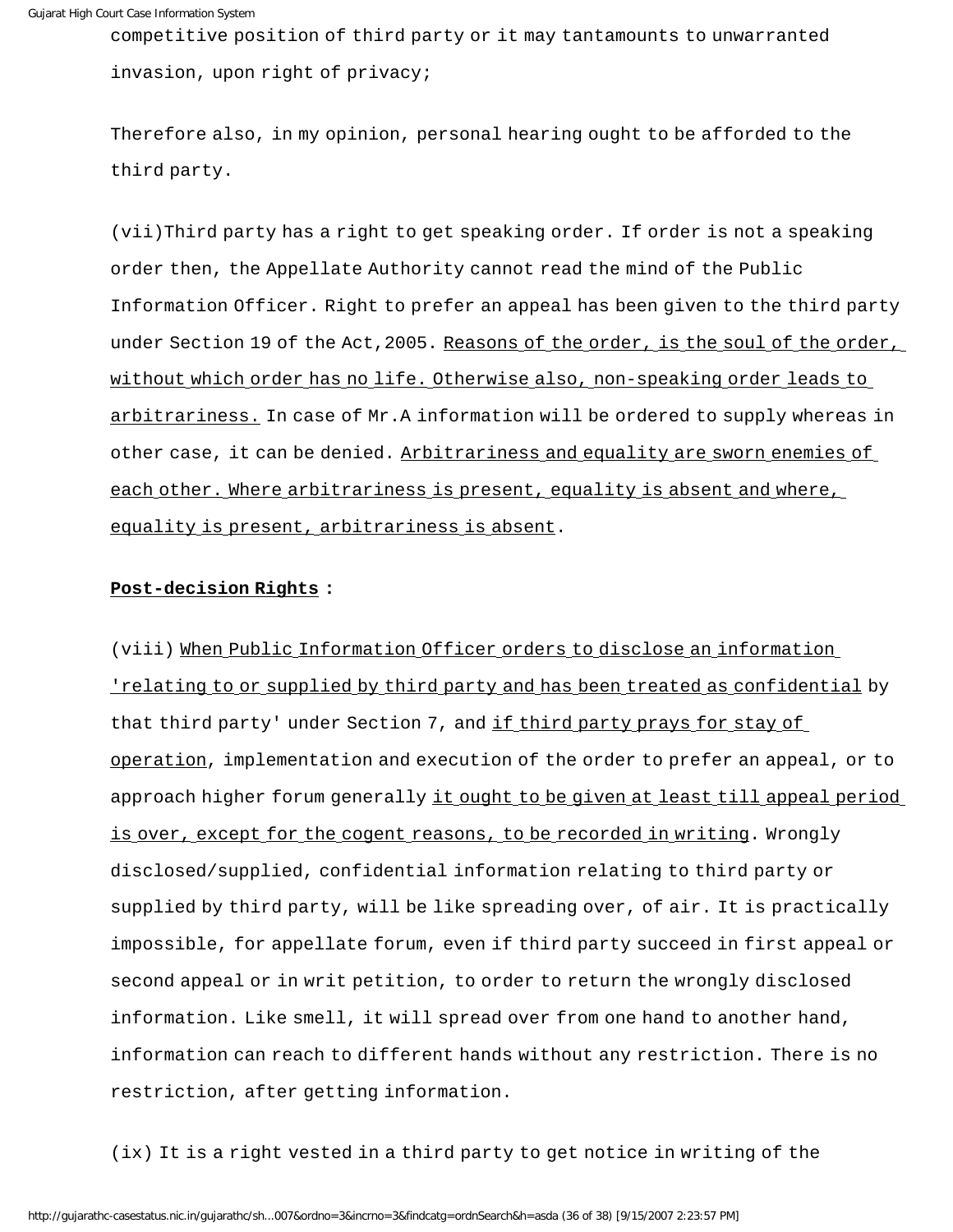decision of the Public Information Officer with a statement therein, that a third party is entitle to prefer an appeal (as per Section 11(3) and 11(4) of the Act,2005)

(x) Third party has a right to prefer First Appeal against the order passed by Public Information Officer (as per Section 19(2) of the Act,2005)

(xi) Third party has a right to prefer Second Appeal under Section 19(3) of the Act,2005.

(xii)Third party has a right of personal hearing before Appellate Authority as well as Second Appellate Authority (as per Rule  $6(4)(v)$  of the Rules, 2005) as well as under Section 19(4) of the Act,2005.

The aforesaid rights of the third party have been violated by the concerned respondent authorities. No notice was given to the third party, nor even the third party was heard before imparting the information by the respondent authorities. The impugned orders are non-speaking orders. Hence, the impugned orders deserve to be quashed and set aside.

**16.** As a cumulative effect of the aforesaid facts, reasons and judicial pronouncements, the order dated 31st January, 2007 passed by respondent No.1 i.e. Gujarat State Information Commission (Annexure  $\hat{a}$ ¬SC $\hat{a}$ ¬ $\hat{y}$  to the memo of the petition) as well as the order dated 9<sup>th</sup> March,2007 passed by respondent No.2 i.e Labour Commissioner and Appellate Authority (Annexure  $\hat{a}$ ¬SF $\hat{a}$ ¬ $\hat{y}$  to the memo of the petition) as well as the communication dated 9<sup>th</sup> March,2007 issued by respondent No.4 i.e. Public Information Officer (Annexure â¬SGâ¬ý to the memo of the petition) are hereby quashed and set aside. The original applicant  $\hat{a}$ Rasiklal Mardia is hereby directed not to make use of said information for any purpose whatsoever. Respondent No.1 ⬠Gujarat State Information Commission is hereby restrained from proceeding further with application preferred by the original applicant under Section 18 of the Act,2005 being Complaint No.541/06-07. Respondent Nos. 1 to 6 in Special Civil Application No.17067 of 2007 are hereby directed not to entertain any applications preferred at the instance of the original applicant under the provisions of the Act,2005